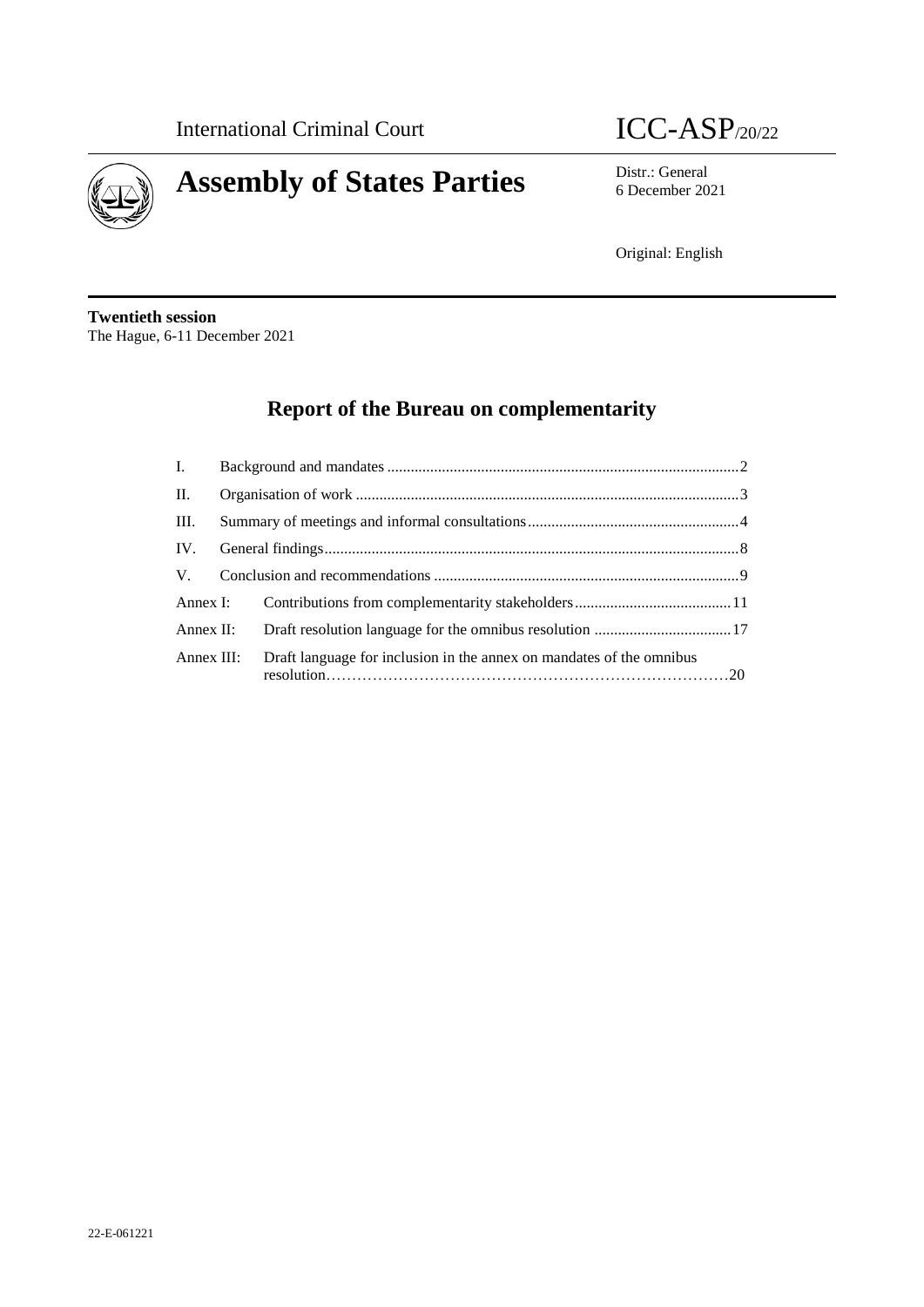# **I. Background and mandates**

1. At its second meeting on 6 April 2021, the Bureau appointed Australia and Uganda as *ad country* focal points for the topic of complementarity (also considered an "Assembly Mandate"). As such, Australia and Uganda were focal points in both The Hague Working Group and the New York Working Group in the lead-up to the twentieth session of the Assembly.

### *General mandates*

2. At the nineteenth session of the Assembly ("ASP19"), States Parties resolved to continue and strengthen, within the appropriate fora, effective domestic implementation of the Rome Statute to enhance the capacity of national jurisdictions to prosecute the perpetrators of the most serious crimes of international concern in accordance with recognized fair trial standards, pursuant to the principle of complementarity. 1

3. The subsidiary bodies of the Assembly and the organs of the Court were essentially given the following general mandates in relation to the issue of complementarity.

4. The Bureau was requested to "remain seized of this issue and to continue the dialogue with the Court and other stakeholders on complementarity, including on complementarityrelated capacity-building activities by the international community to assist national jurisdictions, on possible situation-specific completion strategies of the Court and the role of partnerships with national authorities and other actors in this regard, and also including to assist on issues such as witness and victims protection and sexual and gender-based crimes".<sup>2</sup>

5. The Secretariat of the Assembly of States Parties ("the Secretariat") was mandated to, within existing resources, continue to develop its efforts in facilitating the exchange of information between the Court, States Parties and other stakeholders, including international organizations and civil society, aimed at strengthening domestic jurisdictions, and to invite States to submit information on their capacity needs for the consideration of States and other actors in a position to provide assistance, and to report on the practical steps taken in this regard to the twentieth session of the Assembly.<sup>3</sup>

6. The Court, while recalling its limited role in strengthening national jurisdictions, was encouraged to continue its efforts in the field of complementarity, including through exchange of information between the Court and other relevant actors.<sup>4</sup>

7. States, international and regional organizations, and civil society were encouraged to submit to the Secretariat information on their complementarity-related activities.<sup>5</sup>

8. Annex I to this report records contributions on complementarity-related activities of the President of the Assembly of States Parties, the Secretariat, the Court, and the international community more broadly. The subsequent parts of this report reflect the work of the focal points on the topic of complementarity.

#### *Review of the International Criminal Court and the Rome Statute system*

9. In the context of the wider State Party-driven review process commenced in 2019, the Review Resolution passed by the Assembly in 2020 at its nineteenth session took note "of the fact that some issues identified by the Group of Independent Experts are already under active consideration by the Court or in the Bureau working groups, facilitations and other forums, and that such work should continue and should be coordinated with the larger review process with a view to avoid duplication and benefit from synergies." <sup>6</sup> Relatedly, the Assembly also indicated work should continue on the priority topic of "Complementarity,

l

<sup>1</sup> *Official Records of the Assembly of States Parties to the Rome Statute of the International Criminal Court, Nineteenth session, The Hague, 14-16 December 2020* (ICC-ASP/19/20), vol. I, Part III, ICC-ASP/19/Res.6,

para 128.<br><sup>2</sup> ICC AS

ICC-ASP/19/Res.6, para. 133 and annex I, para. 14(a). <sup>3</sup> ICC-ASP/19/Res.6, para. 134 and annex I, para. 14(b).

<sup>4</sup> ICC-ASP/19/Res.6, para. 136.

<sup>5</sup> ICC-ASP/19/Res.6, para. 135.

<sup>6</sup> ICC-ASP/19/Res.7.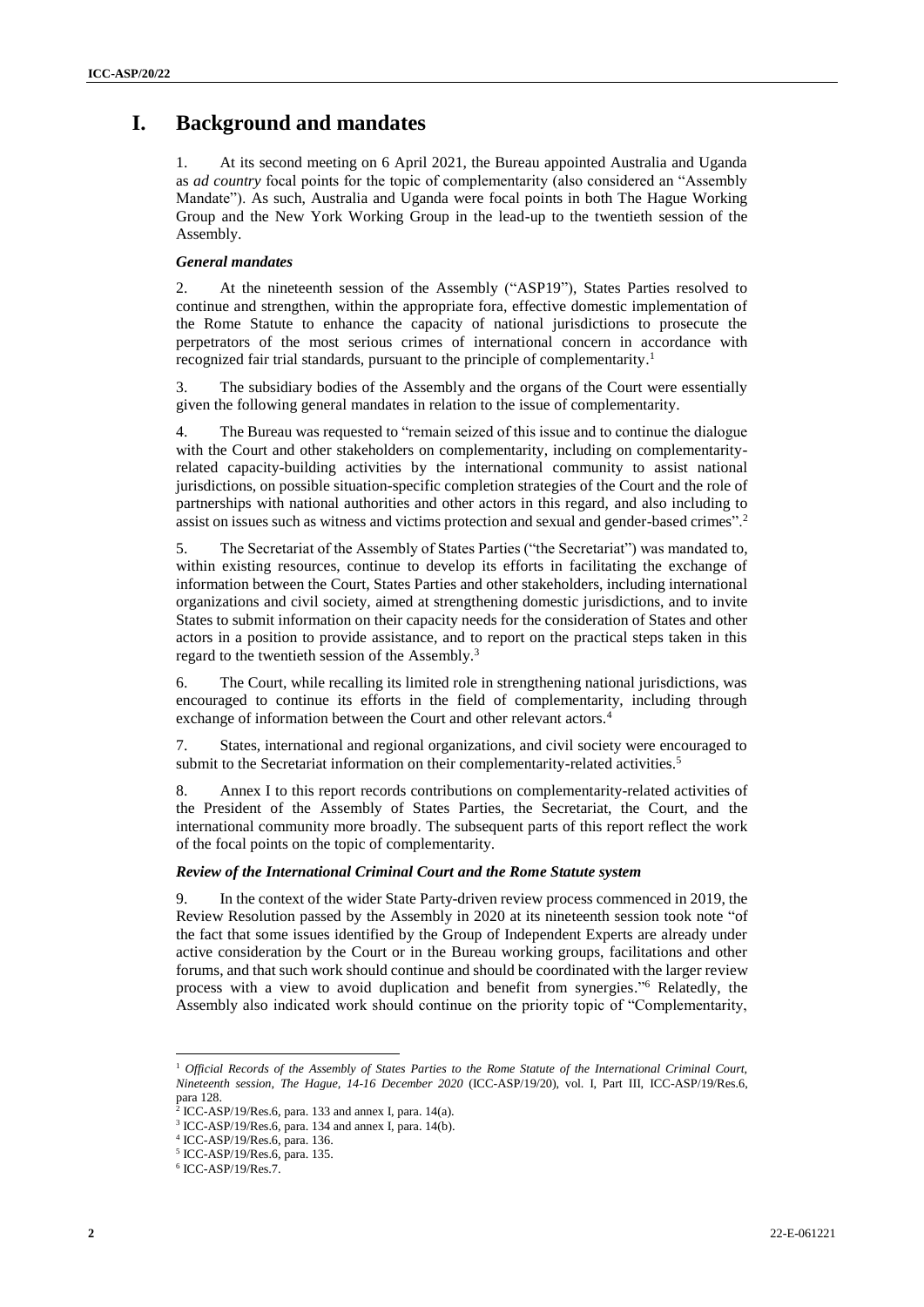and the relationship between national jurisdictions and the Court" and that progress should be reported to the Assembly in advance of its twentieth session.<sup>7</sup>

10. Further background on this priority review topic, including its intersection with the mandate and work of the Independent Expert Review (IER), is set out in the "Report of the Bureau on complementarity", welcomed by the Assembly at its nineteenth session.<sup>8</sup> The Assembly also noted the recommendations made in that report on future consultations on the topic of complementarity (see paragraph 16 below).<sup>9</sup>

11. Paragraph 7 of Review Resolution ICC-ASP/19/Res.7 required Assembly Mandates designated as responsible for "assessing and taking possible further action on relevant [IER] recommendations" to submit to the Bureau the outcome of its consideration and proposals for next steps by 1 November 2021.

12. In the Review Mechanism's "Comprehensive Action Plan" (CAP),<sup>10</sup> the complementarity focal points were assigned as the "platform for assessment" of IER recommendations  $226 - 267$ , with the Office of the Prosecutor (OTP) formally "allocated" all recommendations except for 247(ii) and 262 – 265 (which listed both the OTP *and* complementarity focal points).

13. On 1 November 2021, the focal points therefore submitted to the Bureau a short report of their activities in 2021 relevant to the review process and pursuant to paragraph 7 of Review Resolution ICC-ASP/19/Res.7. That report foreshadowed that this "Report to the Bureau on complementarity" would set out a more detailed summary of *all* complementarityrelated activities this year (i.e. including on sexual and gender-based crimes), along with general findings, and draft language for the omnibus resolution. It was also foreshadowed that the present report would set out a proposed focus for future work and consultations on complementarity, particularly in the context of the review process.

#### *Sexual and gender-based crimes*

14. At its nineteenth session, the Assembly recognised "the importance of achieving accountability for all Rome Statute crimes while recalling that there is no hierarchy between them" and encouraged the Bureau "to engage with interested States Parties and other relevant actors to identify ways to support Court efforts in this regard with respect to sexual and gender-based crimes that amount to Rome Statute crimes, with a view to reporting thereon to the twentieth session of the Assembly". 11

15. On 6 April 2021, the Bureau assigned this mandate to Australia and Uganda as focal points for the topic of complementarity on the basis that their general mandate also extended to assisting "on issues such as…sexual and gender-based crimes", as it had in 2020.

### **II. Organisation of work**

16. As noted above, in their "Report of the Bureau on complementarity" submitted ahead of the Assembly's nineteenth session, the focal points (Australia and formerly Romania) suggested that there appeared to be broadly four streams of work that the focal points could concurrently focus on in 2021: 12

"(1) Continuing dialogue with the Prosecutor and OTP on the forthcoming (policy) papers on complementarity and completion, and any revisions to its existing policy papers, including on preliminary examinations, as appropriate. This dialogue would need to respect judicial and prosecutorial independence and discretion, as well as the reality that a new Prosecutor will take office in the course of 2021.

(2) Subject to any general decisions on the implementation of the IER recommendations, initiating a broader "stocktaking" exercise in respect of the

 $\overline{a}$ 

<sup>7</sup> ICC-ASP/19/Res.7, para. 9(b) (referencing ICC-ASP/18/Res.7 paras 18 and 19).

<sup>8</sup> ICC-ASP/19/Res.6, para. 133, citing the *Report of the Bureau on complementarity*, ICC-ASP/19/22.

<sup>9</sup> ICC-ASP/19/Res.6, para. 133, citing the *Report of the Bureau on complementarity*, ICC-ASP/19/22.

<sup>&</sup>lt;sup>10</sup> [https://asp.icc-cpi.int/iccdocs/asp\\_docs/ASP20/RM-Comprehensive Action Plan-ENG.pdf.](https://asp.icc-cpi.int/iccdocs/asp_docs/ASP20/RM-Comprehensive%20Action%20Plan-ENG.pdf)

 $11$  ICC-ASP/19/Res.6, para. 60 and annex I, para 10(d).

<sup>12</sup> ICC-ASP/19/22, para 41.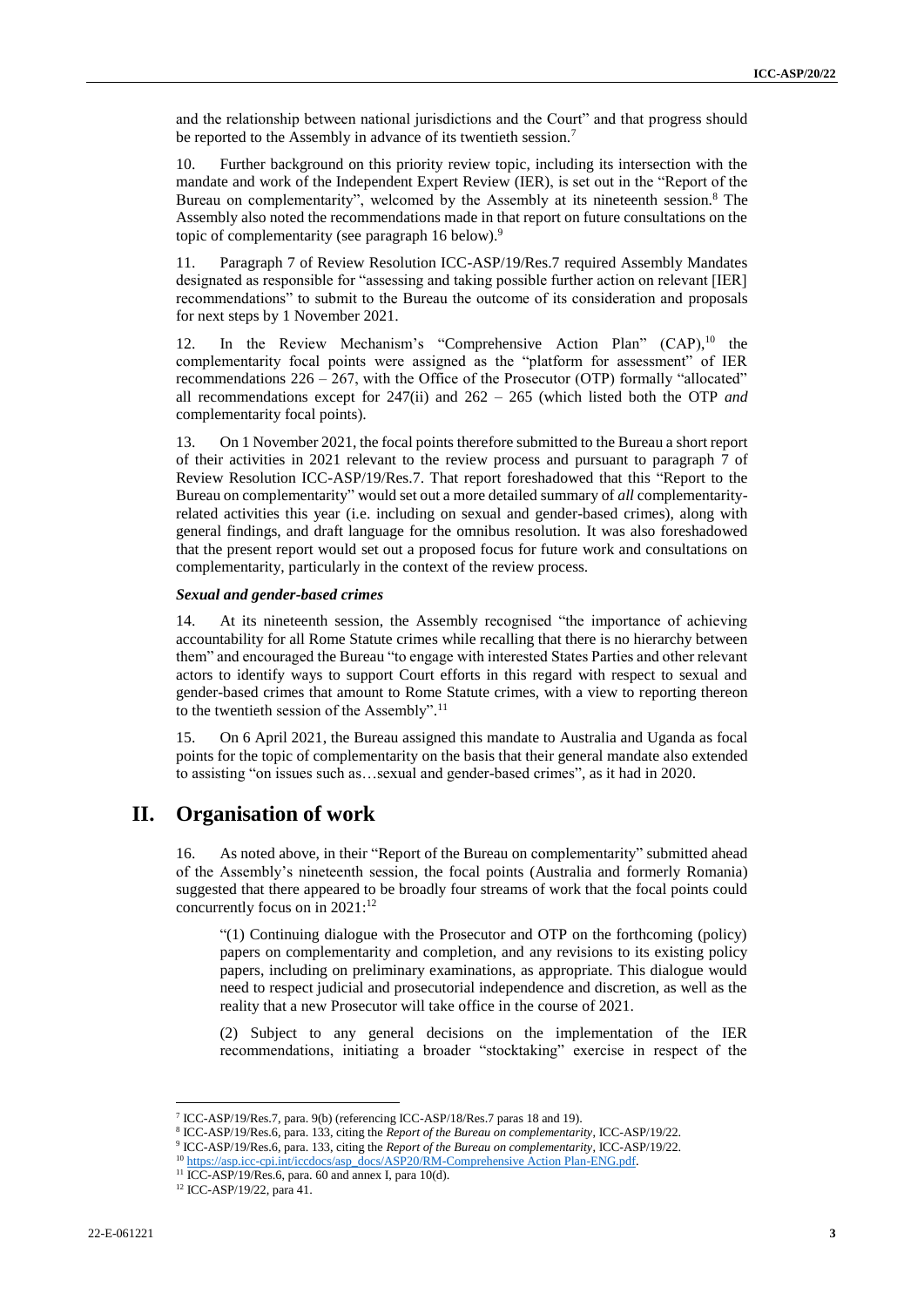principle of complementarity, to build on the work of the IER with a view to a possible ASP or States Parties' statement or resolution on complementarity by ASP20.

(3) Reflecting further on the division of labour between the Court and ASP, with a particular focus on developing the structural role of the ASP as a forum for dialogue and cooperation on complementarity issues between the Court and States Parties, non-States Parties, civil society and other organisations, with due regard for any operational confidentialities and the distinct mandates and separation of powers under the Rome Statute.

(4) Additional streams of work as necessary to take forward discussions on complementarity and the recommendations of the IER Report both in the complementarity facilitation and in other forums as decided by the ASP."

17. Not wishing to prejudice any decision of the Review Mechanism on the categorisation and allocation of IER recommendations during the first half of 2021, the focal points focused their initial two meetings on streams of work that were not directly related to the IER recommendations. This included initial informal consultations with the OTP on its *draft Policy on Situation Completion* (in line with the first stream of work) and an informal meeting on supporting the Court in developing jurisprudence on sexual and gender-based crimes (SGBC).

18. At its third meeting, the focal points presented and sought feedback on a programme of work for the remainder of the year, which aimed to progress discussions on certain priority IER recommendations related to complementarity.

19. At its fourth and final meeting, the focal points facilitated preliminary discussions with the OTP and other stakeholders specifically on recommendations 227 and recommendations 262 – 265, having been identified as priority recommendations for discussion in the second half of 2021.

20. A planned fifth joint meeting on complementarity and cooperation, focusing on the division of labour between the ASP and the Court (linked to consideration of recommendation 247(ii)), was unfortunately deferred to 2022 due to scheduling issues.

### **III. Summary of meetings and informal consultations**

21. As set out above, in 2021, the focal points held four meetings and informal consultations on the issue of complementarity with relevant stakeholders, including States, all organs of the Court, and representatives of civil society and international organizations. All informal consultations within The Hague Working Group were also open to Observer States, non-States Parties and civil society organizations. A summary of these meetings is set out below.

### *First meeting: OTP Policy on Situation Completion*

22. The focal points facilitated a first meeting on 30 April 2021 to discuss the OTP's (then) *draft Policy on Situation Completion*, particularly in light of relevant IER recommendations.

23. The Office made three introductory points. First, the Policy on Situation Completion was part of former Prosecutor Bensouda's legacy, attempting to capture the lessons of experience to shape a policy on situation completion that could be used now and in the future. It was designed to complete a trilogy of policy papers, that included the Policy Paper on Preliminary Examinations and the Policy Paper on Case Selection and Prioritisation. Second, a flexible approach was being adopted in terms of the policy's applicability in practice, so as not to bind the hands of the Prosecutor-elect. Third, the draft policy was a technical legal document which provided a general framework within which the Office would apply completion strategies, adapted to the circumstances of the particular situations under investigation.

24. The Office underscored that many relevant IER recommendations had already been captured in the draft policy (e.g. R244 (in part), R245, and R247 (in part)), while others may be better situated in a broader Court-wide protocol (e.g. R247 (in part)), and several others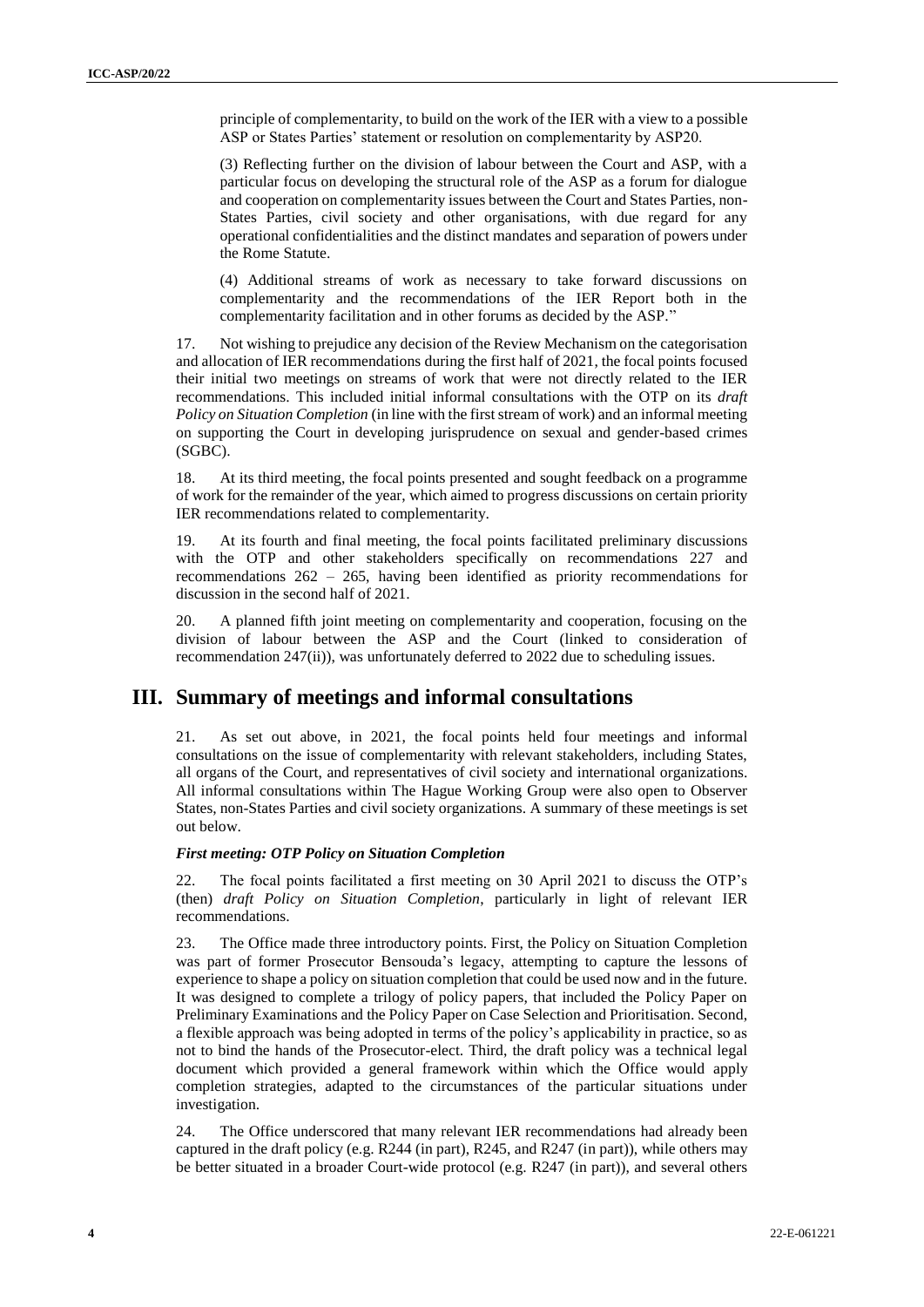were still being internally discussed (in particular R243-244, R249 and R250) to see whether and how the Office could better address them in the policy.

25. States Parties welcomed the presentation, as well as the opportunity to engage and ask questions about the draft policy. There was significant interest amongst some States Parties and other stakeholders in holding additional meetings in the future to discuss the Policy, including with the Prosecutor-elect when his term of office commenced.

26. A revised and final version of the Policy was subsequently published on 15 June 2021.

27. A more comprehensive record of this meeting is available at the complementarity resources page of the ASP website.<sup>13</sup>

#### *Second meeting: "Developing jurisprudence on sexual and gender-based crimes"*

28. On 16 July 2021, the focal points in collaboration with Women's Initiatives for Gender Justice (WIGJ) facilitated a panel discussion to identify ways to support the ICC in developing jurisprudence on sexual and gender-based crimes (SGBC). This included a discussion on avenues to support professional development of the judiciary.

29. Gabrielle McIntyre, Chair of the Board of WIGJ, explained how the Prosecutor has the responsibility to assist the Chambers in understanding the proper legal characterization of facts and bears the burden of persuading the judges beyond reasonable doubt that the facts alleged have been established. Ms McIntyre commented that judges were subjective beings and that there were still misunderstandings about sexual violence. She explained that ICC judges have an opportunity to set standards through rulings and decisions which refute outmoded understandings of SGBC. She noted that it was critical that judges were aware of the implicit biases that they hold for there to be an opportunity for self-correction. She suggested that the most appropriate way to address implicit biases was through training.

30. Rosemary Grey, lecturer at Sydney Law School and the Co-Director of the Sydney Centre for International Law, underlined the importance of gender sensitivity in Chambers. She explained the ways in which gender analysis was relevant. This included, for example, when interpreting law, making findings of fact, applying procedural rules, and in interactions with victims. Dr Grey suggested that judges could use gender analysis when applying the principle of complementarity. She also noted that the ASP could play a greater role in providing resources for gender training and that the Assembly should put more emphasis on gender expertise in the context of ICC judicial elections.

31. H.E. International Criminal Court Judge Socorro Flores Liera delivered comments in her personal capacity. She underlined the importance of gender-sensitive judging and expressed appreciation that the topic of SGBC was given a role in the complementarity facilitation. Judge Flores emphasised that structural discrimination of women impacted the way justice was delivered and suggested that judicial institutions should develop gendersensitive approaches to judging. She also noted that there were inherent biases within judicial systems and that the attention to SGBC on the international level was relatively young. Judge Flores concluded by noting the transformative power of ICC decisions and explained how the reasoning of judges could contribute to further accountability for SGBC.

32. There was appreciation amongst stakeholders for the focus placed on this topic in response to the relevant Bureau mandate. Some States Parties shared their own national experiences and initiatives in dealing with SGBC both from a legislative and a practitioner point of view. A State Party spoke of the influence of discriminatory socio-cultural patterns and negative gender stereotypes on the administration of justice. A civil society organization noted that they had set up a project titled 'A Gender-sensitive Approach to Training Judges of the International Criminal Court (ICC) and Judges of other International Courts and Tribunals'.

33. The focal points concluded by highlighting it was clear the complementarity facilitation should continue to be used as a platform for progressing discussions on this issue.

<sup>13</sup> See at[: https://asp.icc-cpi.int/en\\_menus/asp/complementarity/Pages/Resources.aspx](https://asp.icc-cpi.int/en_menus/asp/complementarity/Pages/Resources.aspx)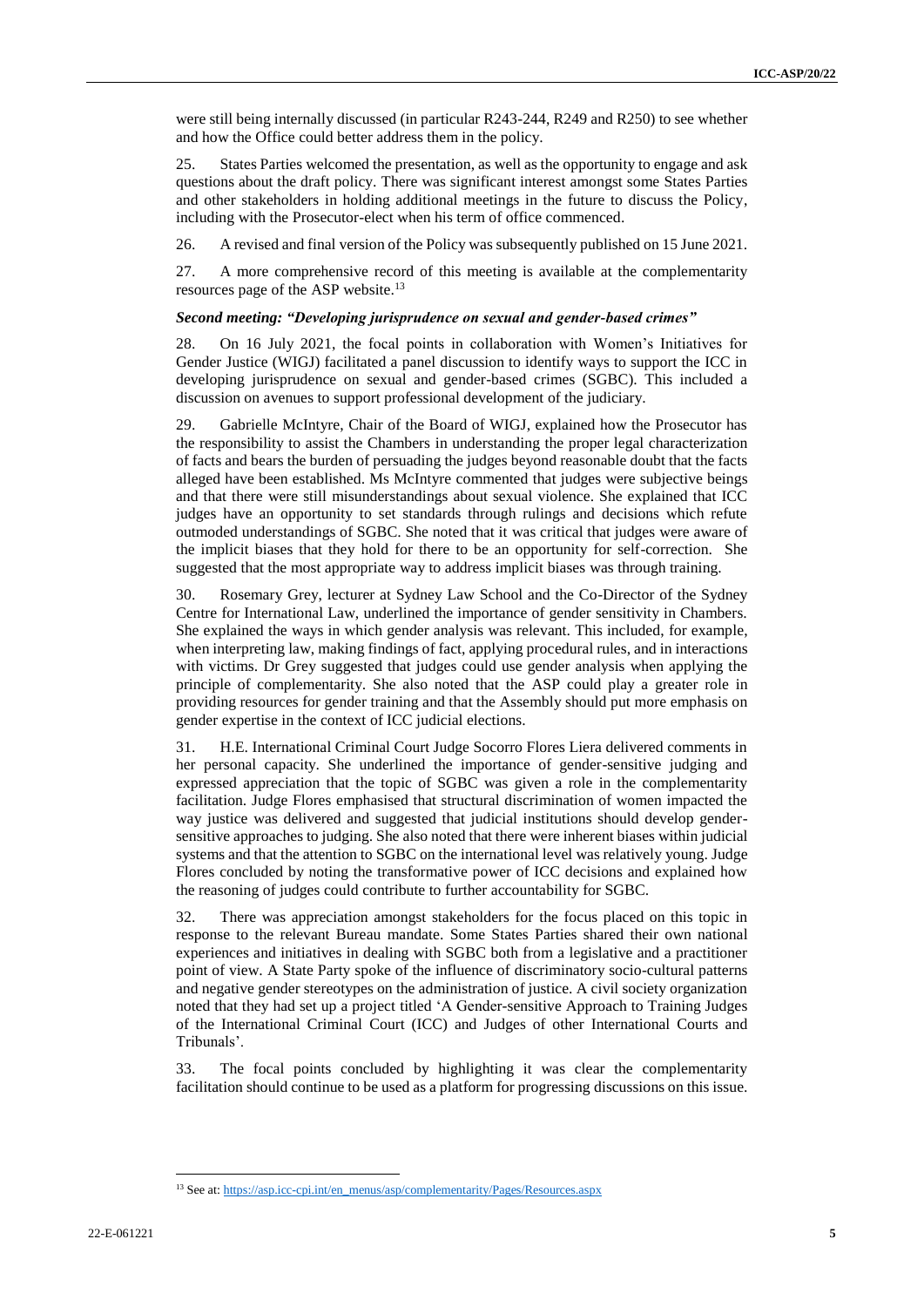#### *Third meeting: Consideration of draft work programme*

34. On 19 July 2021, the focal points presented their work programme for the remainder of 2021, having waited for the Review Mechanism to publish its "Comprehensive Action Plan" (CAP). The focal points noted that Chapters XII and XIII touched on a range of complementarity-related issues, captured in recommendations  $226 - 267$ . The CAP allocated almost all of these recommendations to the OTP as the formal entity responsible, with the complementarity facilitation listed as the "platform for assessment". Recommendations on "Complementarity and Positive Complementarity"  $(262 – 265)$  were allocated to both the OTP *and* the complementarity focal points as the entity responsible. Recommendation 247(ii) (establishing an ASP working group on developing domestic justice processes) was also allocated to the complementarity focal points, though on the understanding that this would be progressed jointly with the cooperation facilitators.

35. The focal points proposed facilitating discussions in the second half of 2021 on IER recommendations that were identified by both the Court<sup>14</sup> and Review Mechanism as requiring dialogue with the ASP to progress assessment and implementation. The focus would also be on priority recommendations, as identified by the Experts and Review Mechanism. On that basis, it was decided that further meetings in 2021 would focus on recommendation 227 (gravity threshold), recommendations 262 – 265 (complementarity and positive complementarity), and recommendation 247(ii) (division of labour between the ASP and Court, including establishment of a possible ASP working group on developing domestic justice processes).

36. The focal points also indicated a willingness to facilitate meetings with the OTP whenever they were in a position to provide updates or seek views on the development of their policies in response to the IER recommendations. For example, some recommendations suggested updates to the Policy Paper on Preliminary Examinations (e.g. R226 on article 15 communications) and some suggested developing new policies (e.g. R248 on a "life-cycle" strategy for the OTP's involvement in a situation or R243 on situation prioritisation). The focal points noted the OTP had previously foreshadowed the development of a policy paper on its understanding and practice of complementarity and that it would be valuable to engage on this.

37. The OTP indicated that the new Prosecutor was still forming his vision on complementarity related issues and that prosecutorial independence did not bar interaction with States Parties on such matters. It was suggested that the proposed approach to the workplan was feasible, with the caveat that any discussions on a possible paper on complementarity was subject to the vision of the new Prosecutor.

38. Some States Parties intervened to support the proposed work programme and the importance of ongoing dialogue with the OTP on these issues. Others highlighted that such dialogue needed to respect the OTP's independence, particularly when it came to the implementation of IER recommendations directed to it. One State Party highlighted interest in future dialogue on recommendation 226 (developing an OTP policy criteria on preliminary examinations based on Article 15 communications) and recommendations 243 – 246 (development of an OTP policy on hibernation and de-prioritisation).

### *Fourth meeting: "Complementarity, including the concept of Positive Complementarity (R262 – R265) and the Gravity Threshold (R227)*

39. The focal points facilitated a meeting on 1 October 2021 on IER recommendations pertaining to complementarity, including the concept of "positive complementarity" (R262 – 265) and the "gravity threshold" (R227). This was a fruitful but preliminary discussion.

40. It was noted by the Deputy Prosecutor that the OTP was engaged in a significant process of transition, with the new Prosecutor re-examining policies and practices, and that the Prosecutor needed further time in which to accomplish this process. In that context, the discussion focused on establishing a baseline understanding of the concepts of "gravity" and "complementarity and positive complementarity".

 $\overline{\phantom{a}}$ <sup>14</sup> See further paragraphs 410-413 and 501 of the *"Overall Response of the International Criminal Court to the Independent Expert Review of the International Criminal Court and the Rome Statute System – Final Report"*, dated 14 April 2021.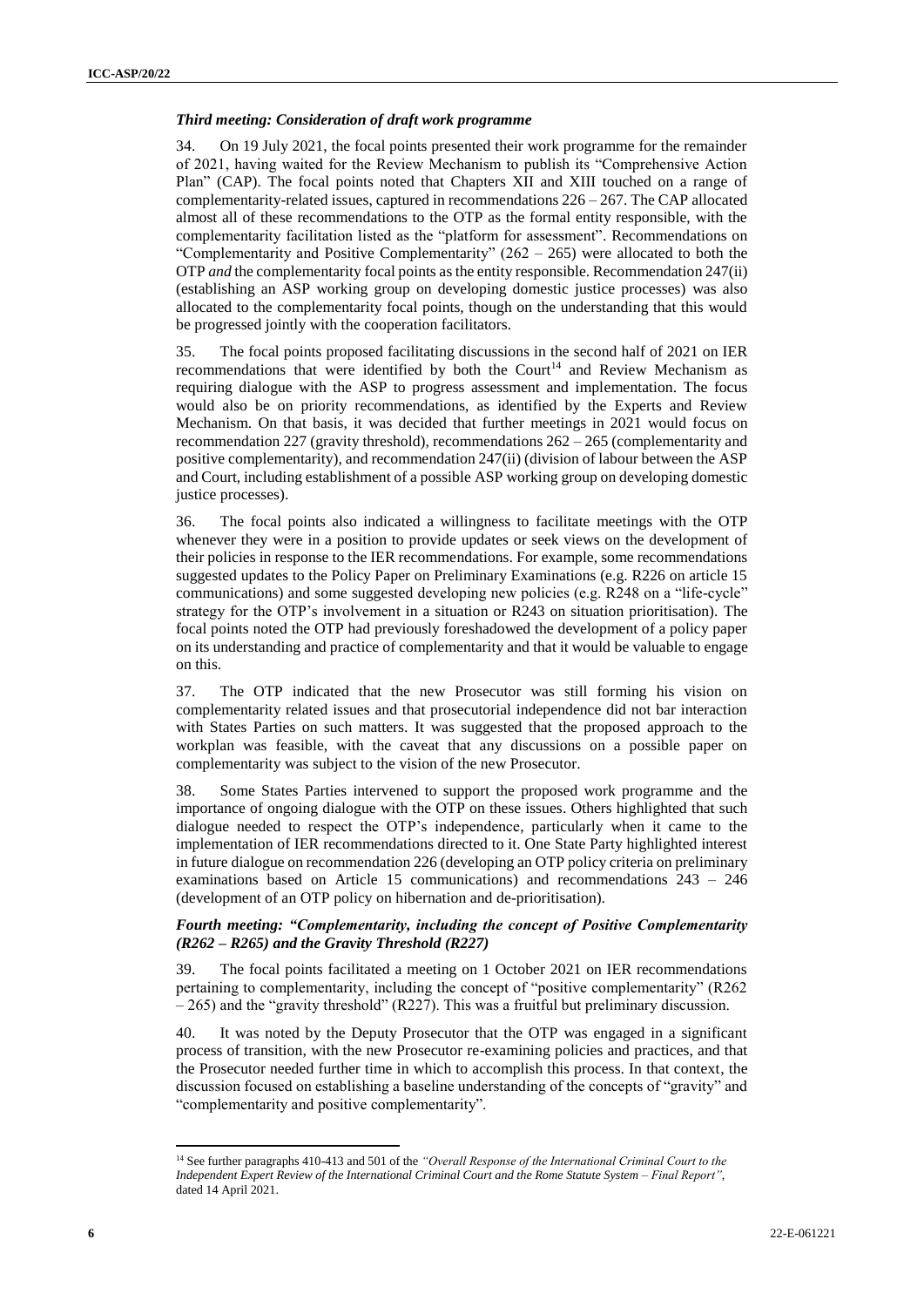41. On the question of the gravity threshold (R227), the OTP recalled and explained the difference between gravity as a legal threshold (under article  $17(1)(d)$  of the Rome Statute and existing case law) and gravity as a function of the Prosecutor's discretion in matters of case selection and prioritisation. In this regard, it was noted that focusing on the application of Prosecutorial discretion might allow the Office to consider how best to implement R227 as a function of prioritisation among cases selected for investigation and/or prosecution. It was highlighted that R227 appeared directed to the Office's policy and practice at the initial filtering stage before preliminary examinations were opened, rather than decisions on opening investigations, which were subject to a statutory based test.

42. The OTP agreed with the notion expressed in the IER Report that complementarity be considered as part of a situation's entire life cycle. The OTP contrasted its narrower approach to complementarity, as part of an admissibility assessment, with the broader role of States Parties in delivering capacity building and technical assistance, which the OTP could not practically do.

43. Christian Nygård Nissen, Advisor at the Royal Danish Embassy to the Kingdom of the Netherlands, reflected on the Kampala Review Conference in 2010 and suggested the most important idea arising from the Kampala stocktaking exercise was viewing the Court and States as components of the broader Rome Statute system, rather than separate individual parts. There was no universally agreed definition of "positive complementarity", but States Parties had a slightly different understanding from the way the OTP used it. Mr Nissen suggested that rather than focusing on the relationship between the ICC and States Parties in situations where crimes have been committed, States should come together in supporting domestic investigations and prosecutions of crimes, particularly where a State is unable to do so. Mr Nissen suggested that further discussions were needed to resolve tensions between the OTP and States Parties in respect of defining "positive complementarity".

44. Elizabeth Evenson, from Human Rights Watch, stated that the IER directed its recommendations on complementarity and positive complementarity to the OTP, and thus the Office should remain the decision maker when it comes to their assessment (a point echoed by some States Parties). Ms Evenson highlighted that the Court was not a development agency, but that Court officials remained key resources in promoting positive complementarity. She underlined that the primary objective of preliminary examinations should be a timely determination of whether the ICC would activate its jurisdiction and that positive complementarity approaches may only be applicable in certain preliminary examinations. Nonetheless, efforts by the OTP to encourage national justice efforts should be an important and secondary policy goal.

45. Support was expressed for those IER recommendations dealing with positive complementarity. It was noted by one delegation that Preliminary Examinations should be taken solely to consider whether to move forward with an investigation and that positive complementarity should not delay opening investigations. There was support for seeing the implementation of the relevant IER recommendations move forward. There was also interest in renewing discussions on situation completion, which were started earlier in the year.

46. One delegation suggested the OTP's approach to positive complementarity needed to be addressed in the review process to focus more on the prosecutions of individuals rather than pressuring States to improve their domestic institutions. It was suggested that positive complementarity activities be moved into the Registry to facilitate cooperation. One State Party suggested that there needed to be a greater focus by the OTP on benchmarks and timeframes.

47. The OTP concluded by underlining that "positive complementarity" had gained a different meaning for the OTP and States Parties, a point echoed by some other delegations. There was agreement by some that "positive complementarity" for the ASP was oriented more towards strengthening national capacities through international cooperation, while the OTP implemented "positive complementarity" by not rushing to judge a State's unwillingness or inability, preferring to practically encourage relevant and genuine national proceedings.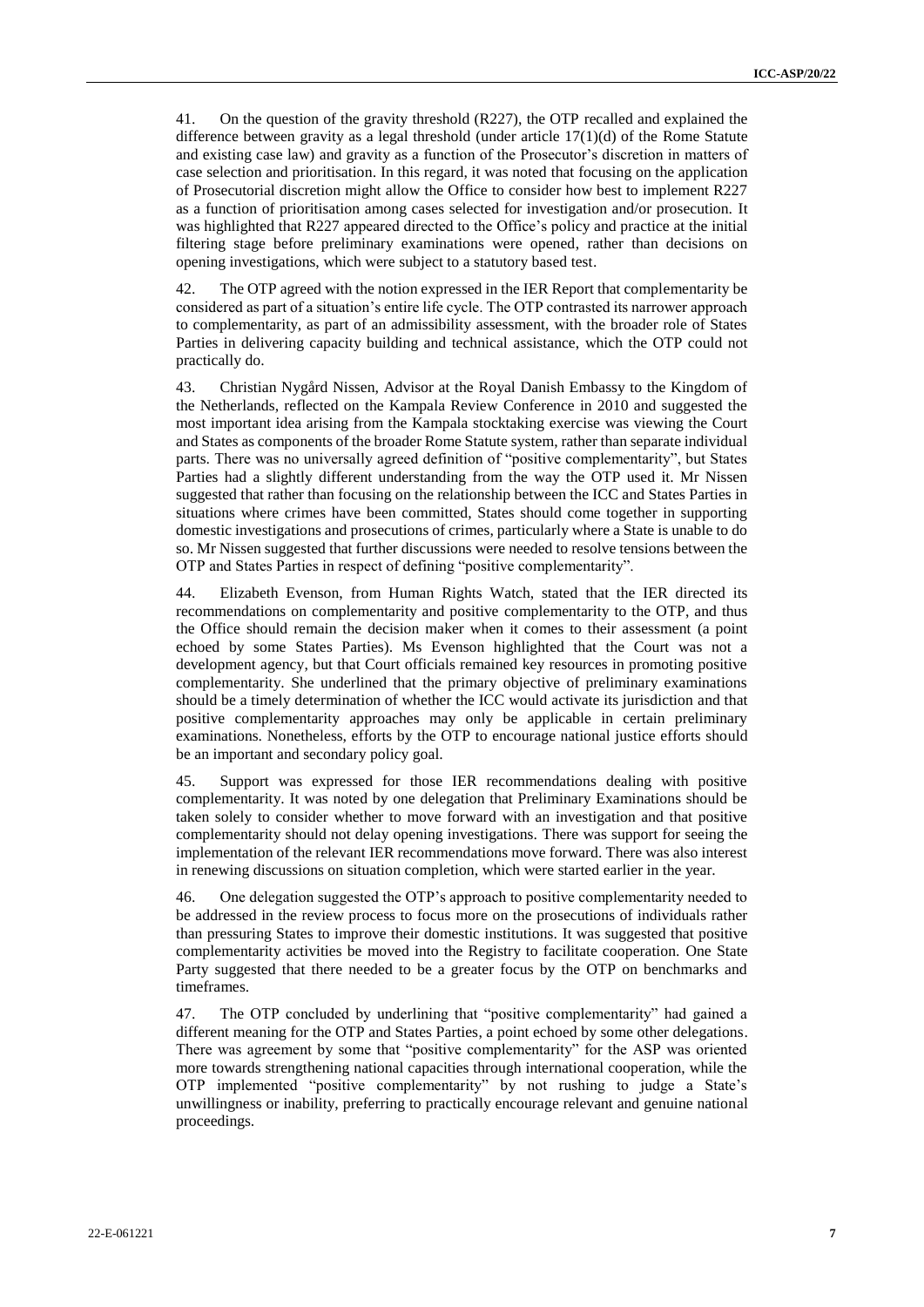48. A more comprehensive record of this meeting is available at the complementarity resources page of the ASP website.<sup>15</sup>

#### *Other activities*

49. Finally, at ASP19 in 2020, Australia as focal point on complementarity at the time cosponsored two relevant side-events, held virtually in the week before the ASP. These two events served to highlight the importance of the principle of complementarity in practice.

50. The first side event was hosted by the International Center for Transitional Justice (ICTJ) and titled 'The Shared Responsibility of Criminal Accountability: Universal Jurisdiction Cases for International Crimes and the Meaning of Accountability for Syria's Victims'. The event highlighted the ways in which national and international prosecutors, as well as civil society, can work together to enhance cooperation in support of the various accountability initiatives already underway, including universal jurisdiction cases.

51. The second side event launched a book titled *Intersections of Law and Culture at the International Criminal Court*. Regarding complementarity, it was highlighted that the book aptly explained and explored the myriad difficulties of prosecuting criminal cases at the international level, and conversely the relative ease from a cultural perspective of prosecuting cases domestically. It was suggested that the book could therefore be used to support the position that national prosecutions are indeed the preference, with international prosecutions only taking place as a last resort.

# **IV. General findings**

52. The Rome Statute creates a system of criminal justice designed to ensure that there is no impunity for the most serious crimes of concern to the international community as a whole due to the unwillingness or inability of States themselves to investigate and prosecute the perpetrators of these crimes. This system is based on the principle of complementarity as enshrined in the Statute, which means that the Court will intervene only when States are unwilling or unable to genuinely carry out the investigation or prosecution of these crimes.

53. It is generally understood by States Parties, the Court and other stakeholders that international cooperation, in particular through rule of law development programmes aimed at enabling domestic jurisdictions to address war crimes, crimes against humanity and genocide, may contribute to the fight against impunity for such crimes. Such cooperation has been described as "positive complementarity" or complementarity activities. National ownership is essential and a requirement to engage in, and ensure the success of, such activities.

54. Financial contributions to development programmes and to civil society can play an important role in promoting complementarity. A number of countries have allocated development cooperation resources to promote the strengthening of national judicial capacity to address Rome Statute crimes.

55. Informal consultations and meetings on complementarity in 2021 have underlined that there continues to be significant value in facilitating dialogue between the ASP and the Court on complementarity issues, including "positive complementarity". There is broad support for achieving greater clarity and predictability in the interpretation and application of the principle of complementarity, particularly in respect of the relationship between national jurisdictions and the Court. Preliminary discussions on "positive complementarity" – and associated IER recommendations – have revealed that more could be done to build a shared understanding of this term and any differences in definitions adopted by the ASP and Court.

56. In the context of the review process, the focal points recognised ongoing interest from States Parties in a more direct and structured dialogue between States Parties and the Prosecutor and his Office on complementarity and related IER recommendations (R226 – 267), particularly as the Prosecutor progresses his stated review of relevant OTP policies and practices on complementarity in early 2022. It is positive that the OTP has welcomed such discussions, noting they need to continue to respect judicial and prosecutorial independence

<sup>15</sup> See at[: https://asp.icc-cpi.int/en\\_menus/asp/complementarity/Pages/Resources.aspx](https://asp.icc-cpi.int/en_menus/asp/complementarity/Pages/Resources.aspx)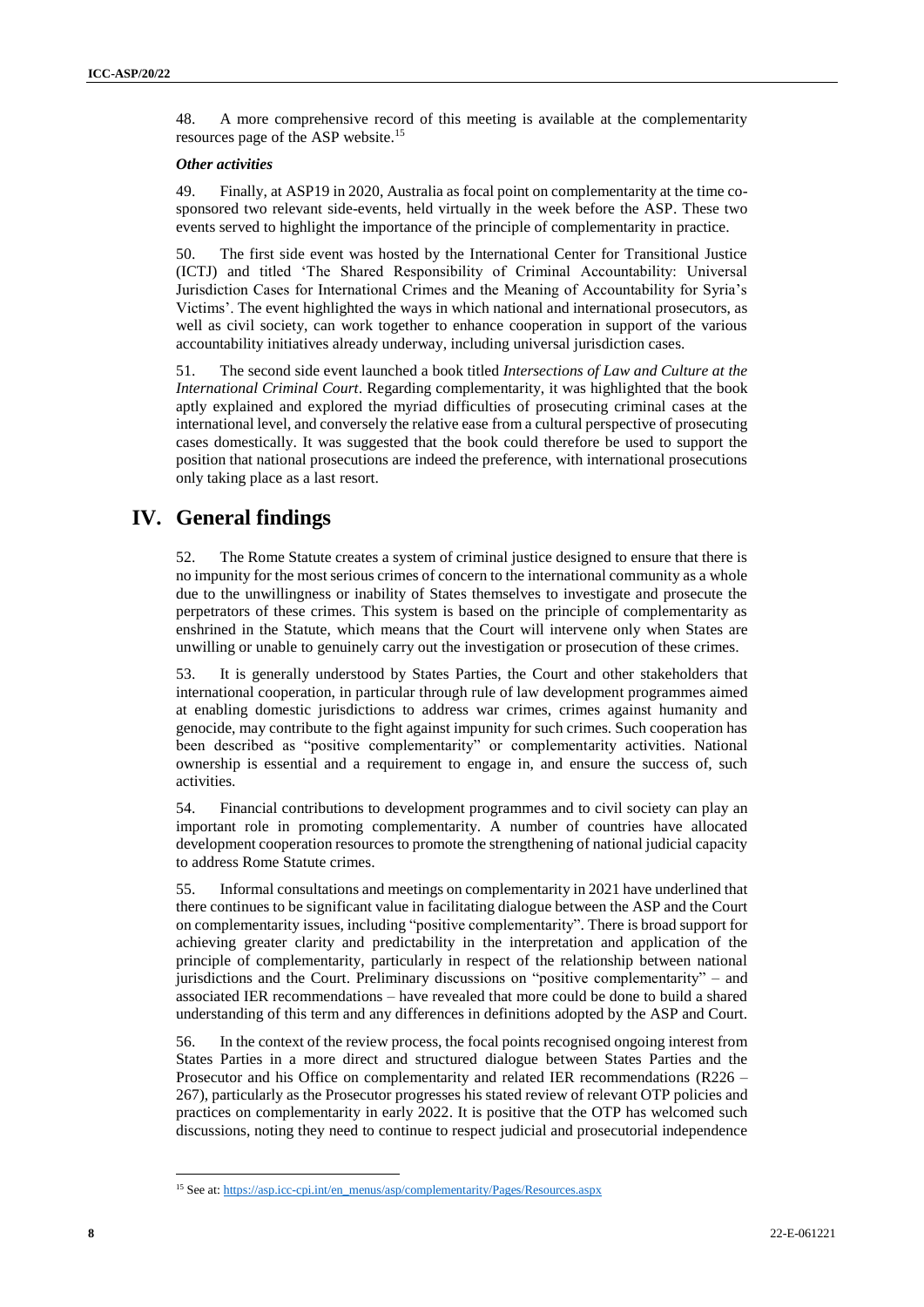and discretion, particularly as regards any assessment and implementation of these recommendations.

57. Initial discussions on raising the "gravity threshold" (R227) and "complementarity and positive complementarity" (R262 – R265) were valuable in establishing a baseline understanding of the concepts and early OTP views on the relevant recommendations. Similarly, discussions on the OTP's *Policy on Situation Completion* and associated IER recommendations (e.g. R243 – R250) elicited interest from States Parties in continuing to engage in dialogue on the detail of the policy. However, many IER recommendations allocated to the complementarity facilitation as a "platform for discussion" have not yet been the subject of dialogue between the OTP, States Parties, and other stakeholders, including some recommendations with a timeline for assessment by the 2<sup>nd</sup> half of 2021.

58. To maintain the momentum behind the review process, there remains interest from some States Parties and other stakeholders in seeing a more developed response from the OTP in early 2022 in order to better understand its proposed approach to complementarityrelated IER recommendations (i.e. R226 - R267). It was noted that any discussion on a possible OTP paper on complementarity (foreshadowed under the former Prosecutor) was subject to the vision of the new Prosecutor. In the view of the focal points (and some States Parties), a paper or similar document outlining the OTP's vision on complementarity – including the relevant IER recommendations – would assist in more effectively engaging States Parties on the topic, particularly with a view to building a shared understanding of key concepts, terms, and practices.

59. The discussions on "positive complementarity" and the role of States Parties also underlined the value in having a dedicated meeting on the relationship between the ASP and the Court, with a particular focus on recommendation 247(ii) (establishment of a possible ASP working group on developing domestic justice processes). While this could not be scheduled in 2021, it should nevertheless be pursued as a priority in early 2022.

60. Finally, on the issue of SGBC that amount to Rome Statute crimes, the focal points are of the view that the consultations held this year have revealed that there would be value in ongoing consultations in 2022 to engage interested States Parties and other relevant actors to identify ways to support Court efforts in this regard.

### **V. Conclusion and recommendations**

61. The above, as well as contributions on complementarity from other stakeholders set out in Annex I, highlights the importance of continued efforts, within the appropriate fora, in strengthening national capacity for investigating and prosecuting Rome Statute crimes, bearing in mind the limited contributions that can be made by the Assembly and its Secretariat, as well as the Court itself in that regard. Ensuring that national judicial systems are able to deal with the most serious crimes of concern to the international community is vital for making the Rome Statute system work, ending impunity for these crimes and preventing their reoccurrence.

62. In the review process, it appears that the streams of work -- outlined in paragraph 16 above – remain broadly relevant for guiding discussions on complementarity in 2022 (noting that States Parties did not indicate a need to "stocktake" or cover complementarity-related issues not already identified in the review process at this time). It is noted that all complementarity-related recommendations  $(R262 - 267)$  are listed as requiring assessment by the first half of 2022 (and in some cases the 2nd half of 2021). In that context, it would be important to facilitate dialogue between the OTP and States Parties as early as possible in 2022 to ensure these timeframes are met. As noted above, any material (a policy paper or otherwise) from the OTP on their approach to complementarity, "positive complementarity", and relevant IER recommendations, would assist in facilitating this engagement.

63. There is also support for the Bureau to continue to engage interested States Parties and other relevant actors to identify ways to support Court efforts with respect to SGBC that amount to Rome Statute crimes. Whether the focal points on complementarity are best placed to carry forward this work or another (possibly dedicated) focal point, is a discussion that could be continued in 2022 in consultation with the Review Mechanism.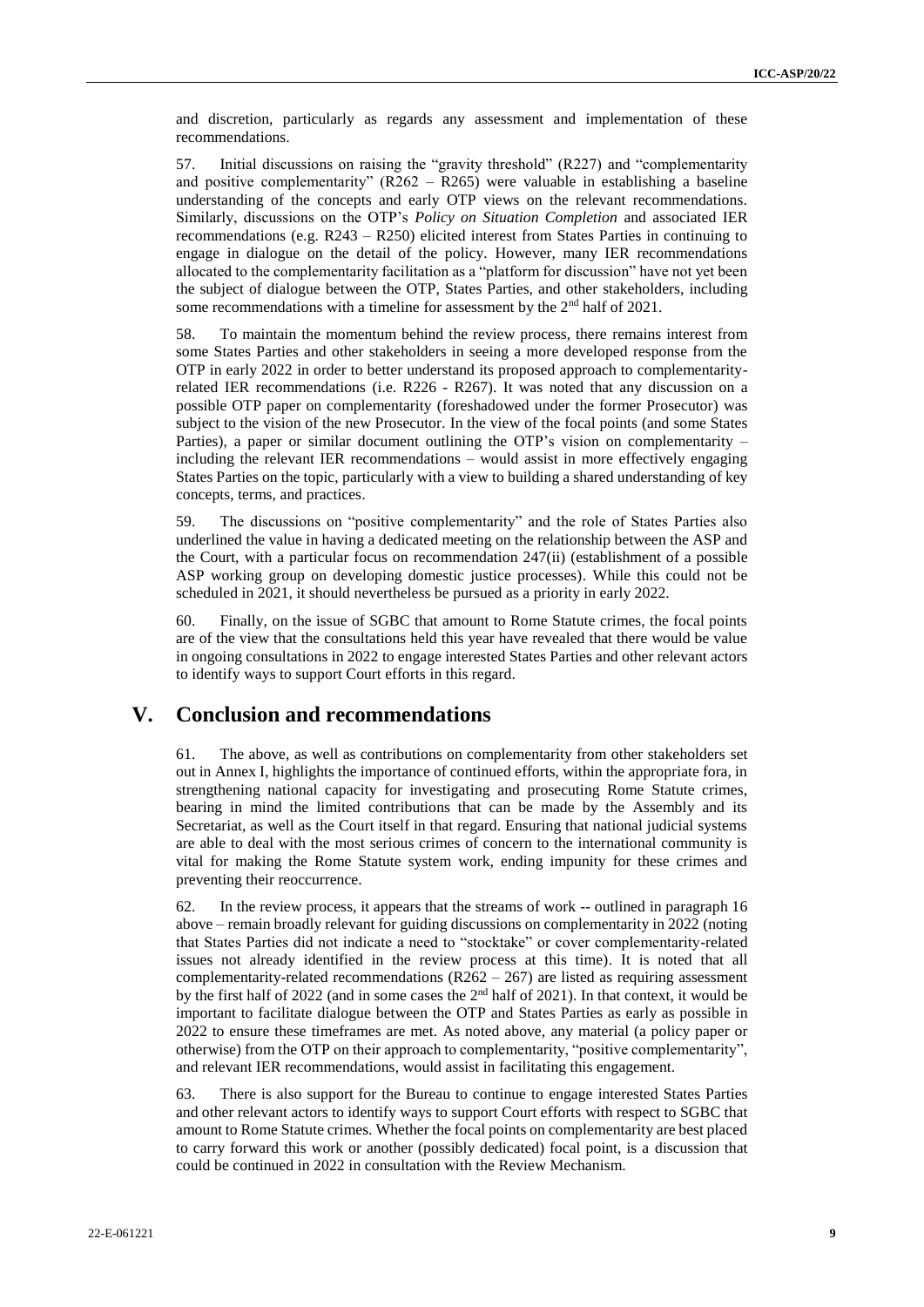64. In that context it is recommended that the Assembly adopt the draft provisions on complementarity contained in annex II to this report.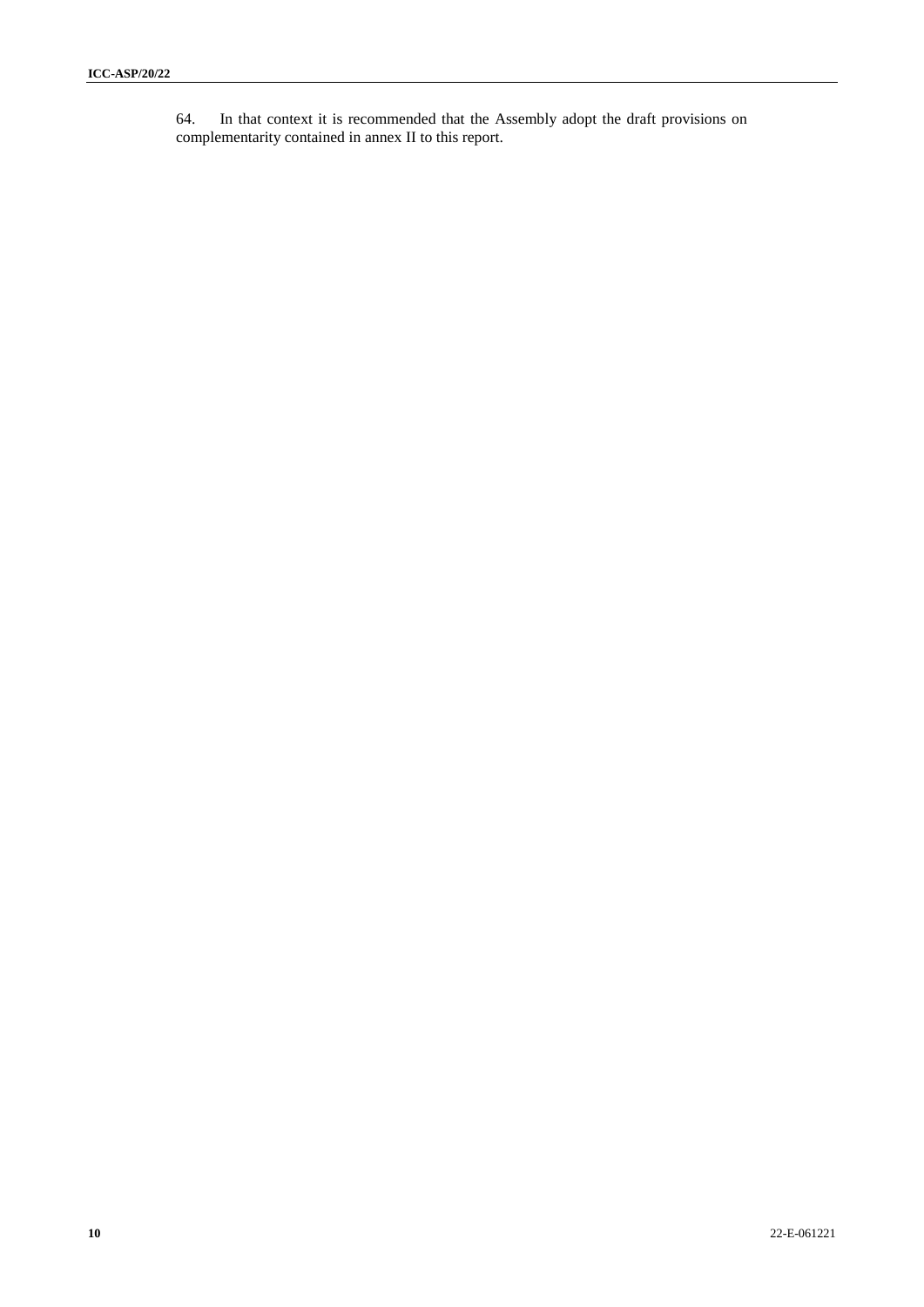### **Annex I**

# **Contributions from complementarity stakeholders**

# **I. The President of the Assembly of States Parties**

*The following information and views in this Part I were provided by the Secretariat of the Assembly of States Parties on behalf of the President of the Assembly, Ms. Silvia Fernandez de Gurmendi*

1. The Assembly of States Parties is the custodian of the Rome Statute system. While the Assembly itself has a very limited role in strengthening the capacity of domestic jurisdictions to investigate and prosecute serious international crimes, it is a key forum for matters of international criminal justice. Combating impunity at both the national and the international levels for the most serious crimes of concern to the international community as a whole is the core objective of the Statute.

2. The President of the Assembly, Ms. Silvia Fernández de Gurmendi, has consistently highlighted the importance of the principle of complementarity in various international fora, including in her speeches in the annual meeting of the Informal Ministerial Network for the International Criminal Court held during the high-level week of the United Nations General Assembly and the meetings of regional groups, as well as the meetings of the subgroups of the European Union and the Organization of American States.

3. In the bilateral context, the President met and exchanged views with the President of the United Nations General Assembly and other officials of the United Nations, Ministers of Foreign Affairs, the Heads of Mission, representatives of civil society organizations, bar associations, academic institutions and media, similarly highlighting that the Court is complementary to national jurisdictions in strict adherence to the principles and values enshrined in the Rome Statute.

4. The President has continued to promote and raise awareness of the principle of complementarity. A full appreciation of the complementary nature of the jurisdiction of the Court could lead to greater acceptance of the Court and an increase in the number of States Parties, leading to universality.

# **II. The Secretariat of the Assembly of States Parties**

*The following information and views in this Part II were provided by the Secretariat of the Assembly of States Parties.* 

5. .In spite of this year's continued difficulties and the increased workload faced by the Secretariat of the Assembly due to the COVID-19 pandemic, the Secretariat has continued to carry out its outreach, information-sharing and facilitating function. Consistent with past practice and when appropriate, the Secretariat has coordinated with the co-focal points in carrying out these activities via the "Complementarity Platform for technical assistance",1 which aims at facilitating links between States Parties requesting technical assistance and actors in a position to assist national jurisdictions in their efforts to strengthen capacity to investigate or prosecute Rome Statute crimes. This Platform is designed for States Parties to indicate their technical legal assistance needs. Once the Secretariat receives a request, it coordinates with possible capacity building providers.

6. Following consultations with States Parties and representatives from the Court and civil society, on 2 July 2021, the Secretariat conveyed a note verbale to States Parties2 aimed at facilitating links between States Parties requesting technical assistance with actors that may be able to assist national jurisdictions in their efforts to investigate or prosecute Rome Statute crimes. The Secretariat invited States Parties to indicate their technical legal

 $\overline{\phantom{a}}$ <sup>1</sup> [https://asp.icc-](https://asp.icc-cpi.int/en_menus/asp/complementarity/Documents/ICC%20complementarity%20template%20platform%20EN.pdf)

[cpi.int/en\\_menus/asp/complementarity/Documents/ICC%20complementarity%20template%20platform%20EN.pdf](https://asp.icc-cpi.int/en_menus/asp/complementarity/Documents/ICC%20complementarity%20template%20platform%20EN.pdf) 2 ICC-ASP/20/SP/41.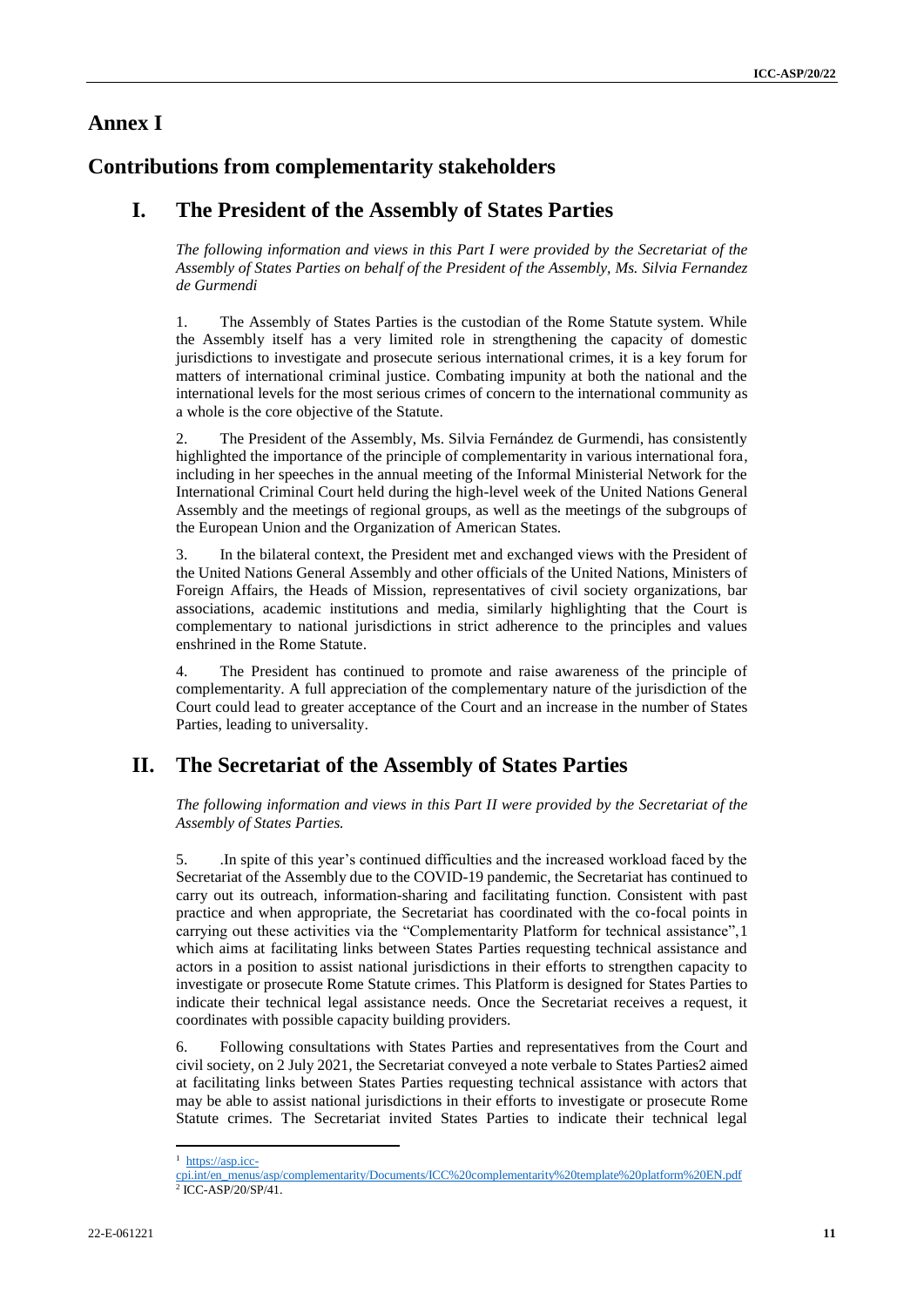assistance needs by completing the Complementarity Platform. Once the Secretariat received a request, it would coordinate with the requesting State, such as sharing information with actors that may be able to assist. No requests for technical assistance were received from States Parties in 2021.

7. The Secretariat encourages States Parties to view the Platform as an important step in the State-driven process of complementarity, and where relevant, to assess their capacitybuilding needs at the national level, and to respond to the questionnaire contained in the Platform. The objectives of the facilitation and the Platform can only be achieved through the active participation by a greater number of States. The Secretariat encourages interested States to complete the Platform and submit via email to: [ASPcomplementarity@icc-cpi.int.](mailto:ASPcomplementarity@icc-cpi.int)<sup>3</sup>

8. Given that this function has been established within existing resources, there are limits to what can be achieved. The Secretariat will continue to facilitate the exchange of information between relevant States and stakeholders through liaising directly with them and via its complementarity platform.

# **III. The Court**

*The following information and views in this Part III were provided by the Court.* 

9. The Court does not involve itself directly in building domestic capacity for the investigation and prosecution of the most serious international crimes. From a judicial point of view, complementarity has a specific meaning relating to the admissibility of cases before the Court pursuant to article 17 of the Statute. This remains exclusively a judicial issue. Initiatives by State Parties to strengthen national jurisdictions to enable them to genuinely investigate and prosecute the most serious crimes of concern to the international community as a whole should respect the judicial and prosecutorial independence of the Court in relation to the admissibility of specific cases before it.

10. Nevertheless, the Court and its different organs seek to contribute, where appropriate, to processes and activities which may serve to enhance the effectiveness of national jurisdictions to genuinely investigate and prosecute serious crimes, in line with the goals of complementarity set out in the preamble of the Statute. The Office of the Prosecutor, in particular, attaches significant value to enhancing partnerships with situation countries, third states, and other stakeholders as appropriate, to advance cooperation and complementarity efforts to support national processes where possible. Some of these efforts arise out of its work in identifying whether the potential cases or case hypotheses it is considering for investigation would be admissible, since such inquiries can sometimes trigger activity at the national level by domestic prosecuting bodies. These efforts can contribute to decreasing the overall financial and capacity burden placed on the Court in the long term, as the strengthening of national capacities can have an impact on the case load of the Court, and contribute to overall completion strategies for particular situations.

11. The Court has extensive investigative and prosecutorial experience and expertise from various aspects of judicial proceedings gathered throughout its activities in the situations under investigation and preliminary examination. It has continued to exchange best practices and lessons learned, as well as to provide its inputs where requested on the requirements of the Rome Statute, with its interlocutors, as well as amongst relevant networks of practitioners. On occasions, on a cost-neutral basis, and on invitation, the Court has also allowed staff with specific expertise to participate in training activities which focus on addressing the Rome Statute crimes at a national or international level. Furthermore, within the framework of the Rome Statute, in particular article 93, paragraph 10, the Court has, upon request, shared information with and assist national jurisdictions in their related investigations. Vice versa as reiterated by the States Parties in the omnibus resolution, the Court has been called on to benefit from the experiences and lessons learned by States and other international criminal law institutions that have themselves investigated and prosecuted Rome Statute crimes. The

<sup>&</sup>lt;sup>3</sup> For further information on the Complementarity Platform see[: https://asp.icc-](https://asp.icc-cpi.int/en_menus/asp/complementarity/Platform/Pages/default.aspx)

[cpi.int/en\\_menus/asp/complementarity/Platform/Pages/default.aspx](https://asp.icc-cpi.int/en_menus/asp/complementarity/Platform/Pages/default.aspx)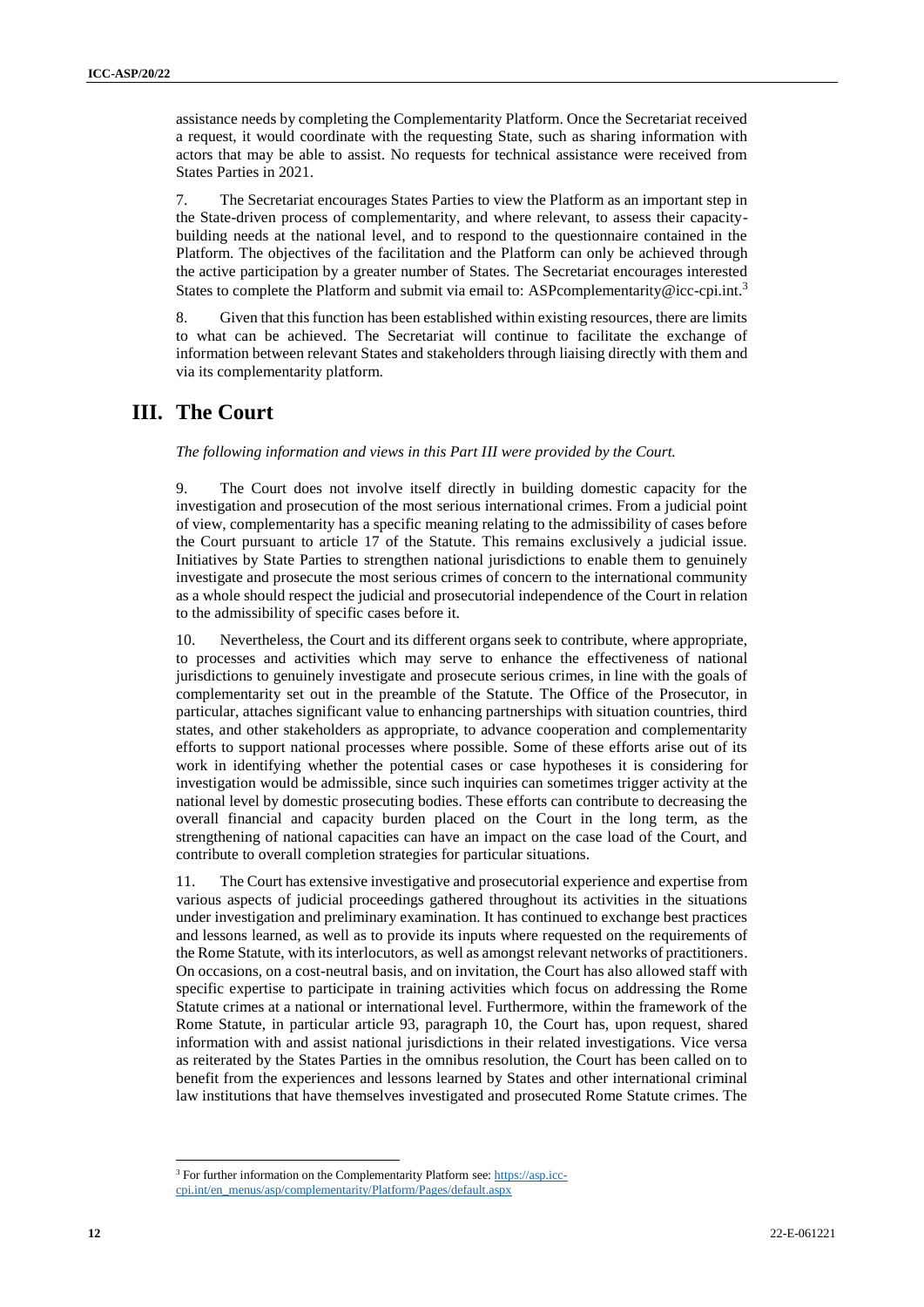Court's annual judicial seminar has provided valuable opportunities for an exchange of views and experiences between the judges of the Court and judges from national jurisdictions.

### **IV. Broader efforts of the international community**

*The following information and views in this Part IV were provided by individual civil society organisations as identified.* 

12. **Africa Legal Aid (AFLA)** has continued its efforts to support victims of serious crimes, particularly female victims of sexual and gender-based violence, to ensure their meaningful participation in the justice process in Mali, Southern Africa and the Gambia. Through advocacy, capacity building, and publications, AFLA continues to push for the prosecution of serious crimes of international concern committed in the Gambia during the 22-year reign of Yahya Jammeh. AFLA has continued its training on gender-sensitive adjudication for ICC judges and judges of other international courts and tribunals.

13. Within the **American Bar Association**, the Atrocity Crimes Initiative's (a joint initiative of the ABA's Center for Human Rights and Criminal Justice Section) projects continued work to strengthen prevention and accountability for atrocity crimes through law and policy. The Crimes Against Humanity Working Group convened several discussions among legal experts, civil society, and other stakeholders in the US to examine gaps in domestic law on accountability for crimes against humanity. The International Criminal Justice Standards Project continued its effort to address challenges faced by practitioners working in various roles and levels of the international criminal justice system, holding several virtual discussions and progressing towards a practical guide on judgment drafting for cases of international crimes.

14. In the week of 8 March 2021, a new (online) training on International Criminal Law (ICL) and Transnational Criminal Law (TCL), was co-organised by the **T.M.C. Asser Instituut**, the Antonio Cassese Initiative and the International Nuremberg Principles Academy. The high-level training course for national judges and prosecutors aimed to strengthen domestic legal capacities in French-speaking African countries, including Niger, Burkina Faso, DRC and Mali, that face challenges in the administration of justice.

15. **Australian Centre for International Justice (ACIJ)** continued to work on Australia's response to allegations of war crimes by Australian forces in Afghanistan between 2005 and 2016. ACIJ's public and private advocacy focused on Australia's legal obligations and international best practices for domestic investigations into international crimes. The organization highlighted ways to improve victim participation within the existing criminal law framework. ACIJ welcomed the establishment of the Office of the Special Investigator to investigate allegations relating to Afghanistan but continues to advocate for a permanent, independent war crimes unit to improve Australia's capacity to investigate and prosecute international crimes.

16. **The Coalition for the International Criminal Court (CICC)** continued to call for the full alignment of Ukrainian legislation with international criminal and humanitarian law. In May, civil society welcomed the adoption of the Ukrainian legislation harmonizing domestic law with international criminal and humanitarian law by the Parliament. In September, CICC members urged the Ukrainian President to sign and promulgate the law without delay. CICC members in Ukraine have also continued calling for the prompt ratification of the Rome Statute by Ukraine, and strengthening of national authorities' capacities to effectively investigate and prosecute Rome Statute crimes.

17. The **Comision Mexicana de Defensa y Promocion de los Derechos Humanos (CMDPDH)** submitted in June a communication to the ICC OTP, as it considers that there is a reasonable basis to believe that crimes within the ICC's jurisdiction were committed in Mexico between 2007 and 2017. The communication reports the policy and patterns of murders committed by the Mexican Federal Forces, as well as the lack of will and capacity of Mexico to investigate and prosecute them. The communication presented was based on the study of 64 cases that refer to a total of 173 direct victims of murder, in terms of the Statute.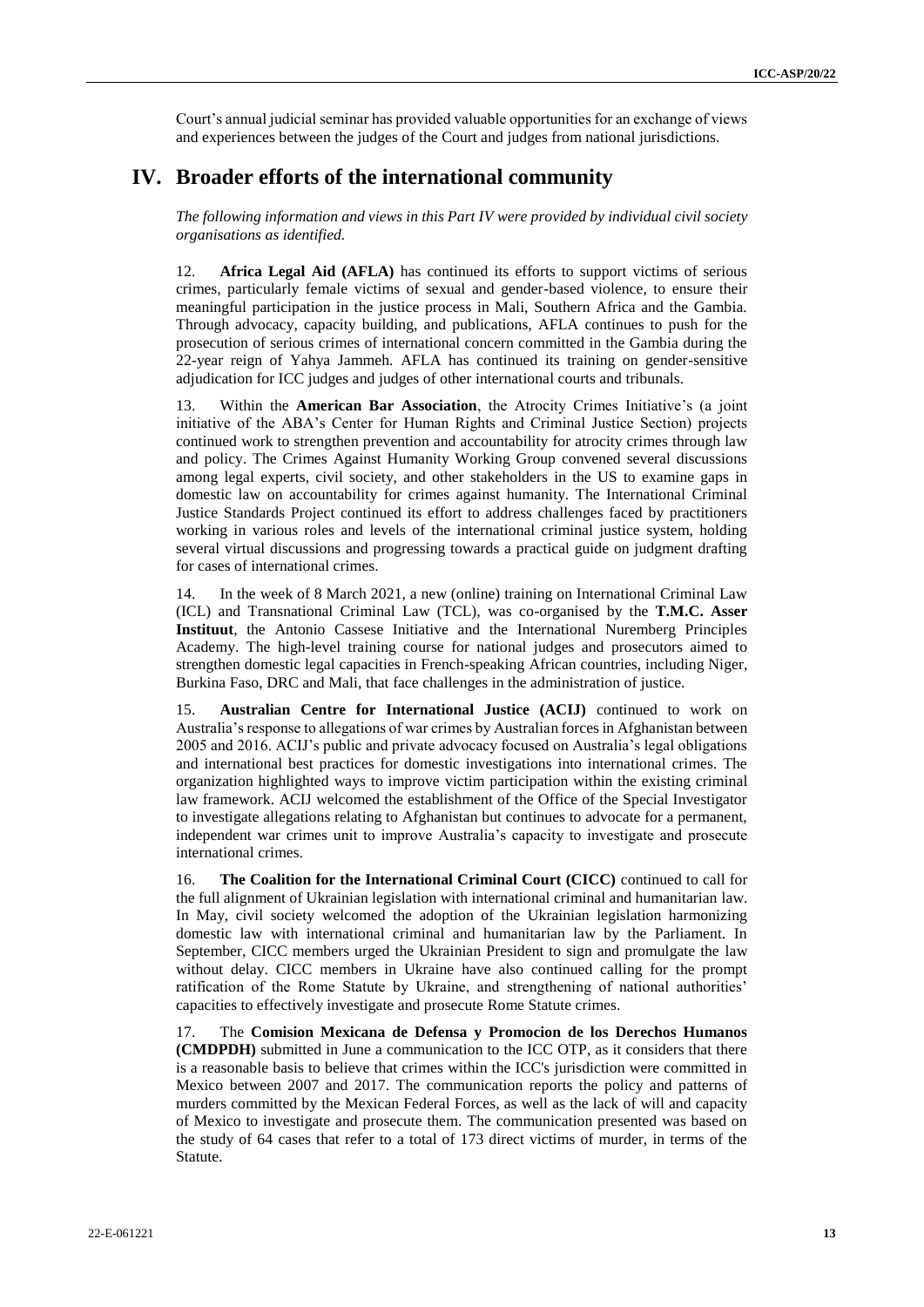18. **Defiende Venezuela**, through the Crimes Against Humanity Observatory (CAHO), has documented and denounced 21 events constituting the crimes of torture, persecution, and other inhumane acts under Article 15 of the Rome Statute concerning the preliminary examination Venezuela I. The communications analysed the principle of complementarity, detailing the internal procedure that the cases should have followed and evidenced absolute inactivity of the State in conducting genuine investigations. We also trained more than 300 people from civil society on the community's impact on the current complementarity analysis.

19. **The EU Genocide Network**, a forum of national authorities competent for investigating and prosecuting core international crimes, organized two plenary meetings, via videoconference and in hybrid format. The March meeting focused on steps towards accountability for crimes committed in Syria, specifically the use of chemical weapons. The November meeting was dedicated to cooperation of national authorities with the ICC and UN investigative mechanisms. The sixth EU Day Against Impunity was marked online on 23 May and presented accountability efforts by the EU and Member States for crimes committed in Syria since 2011. During the year, the Network supported training activities for prosecutors and investigators, co-organised with various partners, to raise understanding on the specifics of investigating and prosecuting core international crimes. Furthermore, a new expert report was delivered at the end of the year focusing on linkages between embargo or restrictive measures violations and complicity in committing core international crimes.

20. **Human Rights Watch** pressed the new government in the Democratic Republic of Congo to adopt an accountability strategy for serious crimes and tracked progress by the Special Criminal Court to advance accountability in the Central African Republic. The organization continued to press for a domestic trial for crimes committed during Guinea's 2009 stadium massacre, amid a more uncertain landscape after a September coup. The organization called on Ukraine's president to sign a law to incorporate prosecution of international crimes into domestic law and expressed concern that the closure of the ICC's preliminary examinations in the Colombia and UK/Iraq situations could be counterproductive to progress in national justice.

21. **The International Bar Association** Hague Office continued its Implementing Legislation Project with the publication of "Strengthening the ICC and the Rome Statute System: A Guide for States Parties", including detailed recommendations for States Parties to establish comprehensive and effective national frameworks and to support domestic prosecutions, in accordance with the principle of complementarity. This online resource was launched in October 2021 with the ASP President, the ICC President and Registrar participating. In June 2021, the IBA ICC Moot Court engaged 493 students from 46 countries to enhance their knowledge of the ICC, the Rome Statute and international criminal law.

22. **The International Center for Transitional Justice (ICTJ)** promotes complementarity by offering timely analysis, creating spaces to advance global discussions, and supporting domestic jurisdictions. In Uganda, ICTJ strengthened victims' participation, bridging the gap between the ICC, including VPRS, and affected communities, including through radio shows, and as amicus on reparations recommendations. ICTJ is now finalizing the Judicial Benchbook on International Criminal Law before Uganda's ICD. In Colombia, ICTJ worked to ensure the effective realization of victims' rights when participating during hearings and documenting violations and built the technical capacities of key national stakeholders in proceedings in the comprehensive system. In the Syrian context, ICTJ continued to support the formal opposition in support of the justice demands of Syrian organizations and victims' groups and to advance war crimes investigations and universal jurisdiction. In Ukraine, ICTJ provided essential assistance to government and civil society for addressing violations in a way that is balanced, addresses the concerns of minorities, and helps set conditions for sustainable peace.

23. **The International Nuremberg Principles Academy** continued its activities regarding capacity building despite the challenges posed by COVID-19. The Summer Academies for Young Professionals were conducted in French and in English on a digital Platform. An in-situ training course on core international crimes was conducted for Ivorian magistrates (together with OIDH) in Abidjan. An intensive course on Human Rights, International Criminal Law, and Transitional Justice was organized together with Club des Amis du Congo in Kinshasa, DRC. The Academy supported Chinese participants in the ICC Moot Court with a lecture and continued its work on the French version of Lexsitus.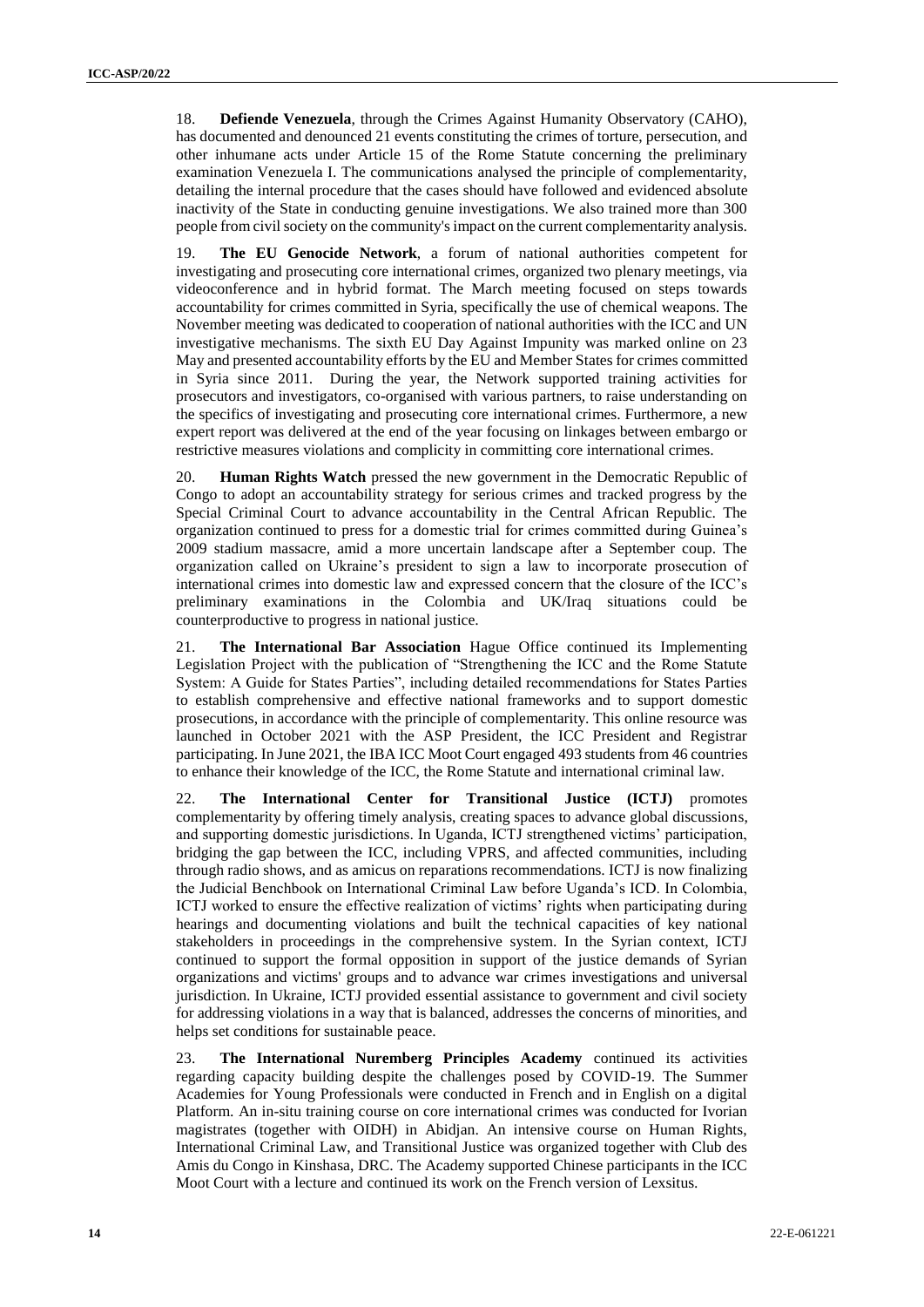24. **Justice Rapid Response (JRR)** continued to work closely with accountability actors at the national level providing them with highly specialized expertise from the JRR Roster to strengthen their capacity to investigate and prosecute international crimes. Case-based mentoring, with a strong emphasis on maintaining local ownership, enabled States to benefit from tailored capacity-building support in a variety of areas, including international crimes' investigations and prosecutions, SGBV, witness protection, psychosocial support, victim participation and crime analysis. Among current ICC preliminary examination countries, JRR has intensified its collaboration with the Special Jurisdiction for Peace in Colombia, providing mentoring support on investigations of SGBV, including gender persecution, crimes affecting children and crime analysis. In the context of this collaboration, JRR hosted a first exchange of lessons-learned and best practices between JEP prosecutors, investigators and analysts and their counterparts in other countries supported by JRR. JRR also began working with the Specialised Department for International Crimes within the Office of the Prosecutor General of Ukraine.

25. The **Open Society Justice Initiative (OSJI)** continued to work with local civil society to build cases for national prosecution and advocate reforms necessary to make genuine domestic prosecutions and trials possible. Together with Syrian partners, the Justice Initiative built cases for prosecution under universal jurisdiction in European states, collaborated with national war crimes units, advocated for more comprehensive forms of criminal accountability for Syrian atrocities in the longer term, and explored the merits of a possible treaty-based, pooled-jurisdiction tribunal for Syria. The Justice Initiative continued to support litigation in Kenya related to SGBC and police shootings. Together with TRIAL International, the Justice Initiative published briefing papers on the law and practice of universal jurisdiction on Rome Statute crimes in eleven countries in order to enhance understanding of domestic systems of prosecutions. The reports include a comparison between domestic codifications of these crimes and the Rome Statute text. Further, the Justice Initiative assisted local stakeholders to think through the proposed design of possible new accountability mechanisms in various countries on the basis of its handbook, Options for Justice: A Handbook for Designing Accountability Mechanisms for Grave Crimes.

26. **Parliamentarians for Global Action (PGA)** organized several virtual high-level meetings to strengthen the capacity of domestic authorities to try international crimes through the implementation of the Rome Statute: a global Consultative Assembly of Parliamentarians on the ICC and the Rule of Law with the participation of 85 Parliamentarians, and three regional events: a Middle East and North Africa Parliamentary Working Group meeting to inter alia, advance the implementation of the Statute in Jordan and Palestine; a Workshop on the Fight Against Impunity for Mass Atrocities, hosted by the Nigerian Parliament which also served to discuss the implementation of the Statute complementarity provisions in Cabo Verde, and The Gambia; and a Regional Seminar on International Justice for the legislators from Latin America, including Chile, Colombia, and Ecuador. PGA also organised a visit to the ICC for Parliamentarians from Ghana to advance the implementing legislation process, and assisted its members in Ukraine in finalising the adoption of the implementing legislation. PGA also provided to its members technical assistance on draft laws effectively implementing the Statute, while countries of Latin America (4), Africa (1) and Europe (1) are already working towards the adoption of the implementing legislation.

27. On 7 October 2021 **Sisma Mujer, Colombia Diversa, Comisión Colombiana de Juristas, Corporación Humanas, and ECCHR** submitted before the Office of the Prosecutor their 'Observations to the Benchmark Consultation Report'. In this document, we acknowledged the importance of the preliminary examination for the development of positive complementarity in Colombia. Particularly, we expressed its contribution to addressing the important challenges in the investigation and prosecution of some crimes, which either have incipient advances –murder of civilians– or are lacking any advances whatsoever, such as sexual violence or crimes by paramilitaries. Despite these highlights from civil society, the preliminary examination was closed.

28. **TRIAL International**, together with WITNESS, provided support to the civil party lawyers based in the Democratic Republic of Congo during the investigation and prosecution of Chance Muhonya under the principle of complementarity. In 2019, Chance's militia moved into Kahuzi Beiga National Park, illegally exploited the park's protected natural resources and sold them to buy weapons which they later used to commit myriad international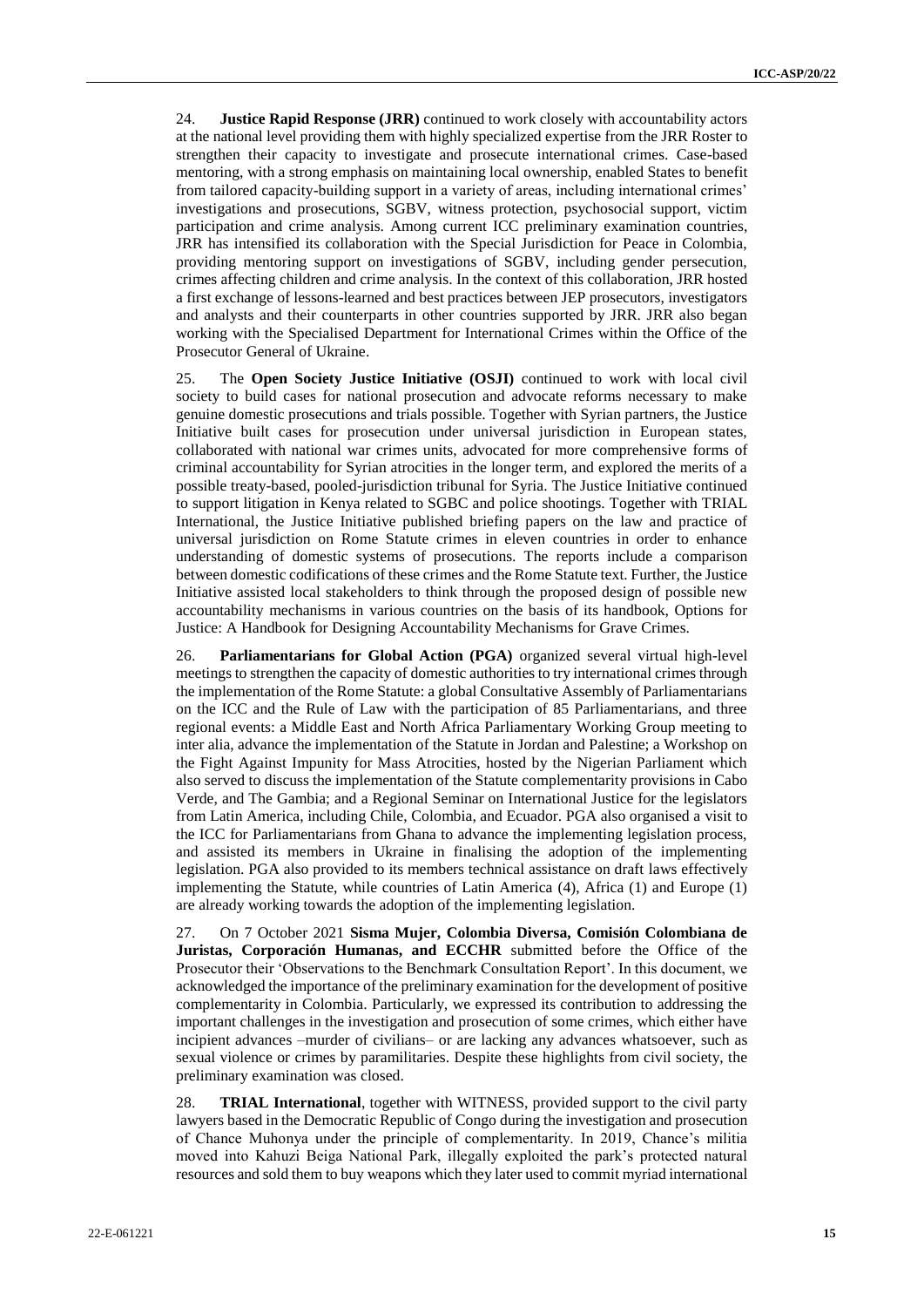crimes. The domestic Tribunal found Chance guilty of crimes against humanity and war crimes, awarding reparations to victims. The Court also found Chance guilty of environmental crimes and recognized their seriousness: an important precedent in the DRC.

29. On 11 December 2020 **Ukrainian Legal Advisory Group (ULAG)** organised a sideevent on the margins of the 19th ASP Session "Future of International Justice: Accountability Mechanism for Grave Crimes in Ukraine". Available options to increase Ukraine's capacity to advance the principle of complementarity and ensure accountability for grave crimes as well as ways to generate political will as an essential and basic ingredient for effective justicerelated processes were discussed by the panellists. In July 2021 the organisation held another international expert discussion "Role of Justice in Peacebuilding: Selecting an effective model for Ukraine" during which panellists, leading domestic and international experts in the field of international law, looked at justice and accountability for grave crimes as an integral element to the conflict resolution and sustainable peace in Ukraine; considered existing models of accountability mechanisms and the role of the international community in creating an effective model for Ukraine.

30. **Women's Initiatives for Gender Justice (WIGJ)** continued to work in Colombia to increase understanding of obstacles to the prosecution of all forms of sexual violence. Consultations have been conducted to inform the development of national guidelines explaining the circumstances under which acts of "other forms of sexual violence," including those identified by survivors, can rise to the level of crimes under the purview of the Attorney General's Office and the Special Jurisdiction for Peace (JEP), generating individual criminal responsibility. Together with FIDH, WIGJ issued a paper reviewing the work of the OTP on SGBC investigation and prosecution from 2012 to 2021 and identifying key recommendations for future work.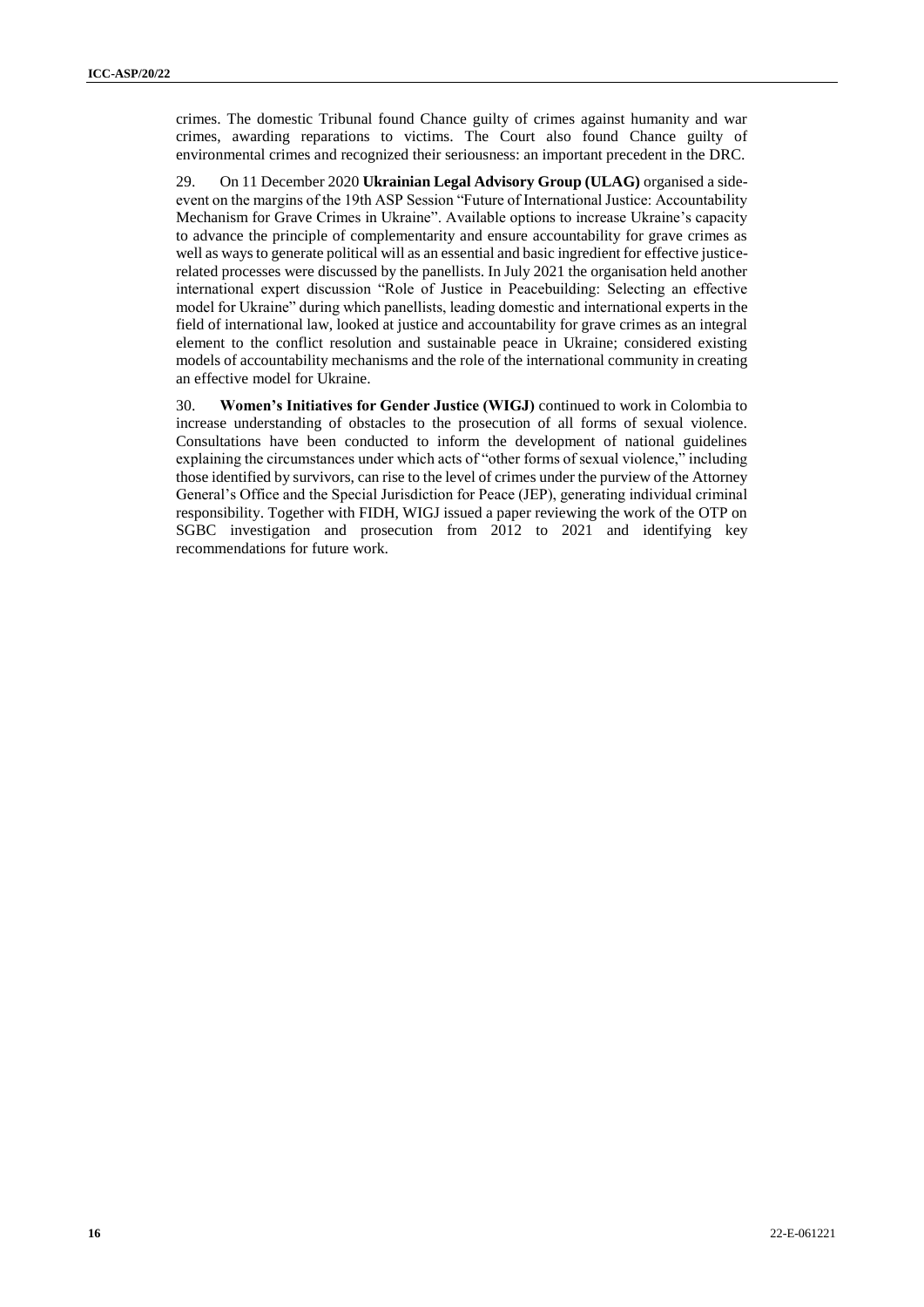### **Annex II**

### **Draft resolution language for the omnibus resolution**

[Note: elements from the ASP19 omnibus resolution relating to sexual and gender-based crimes have been included here given the Bureau's decision to continue to assign this mandate to the complementarity co-focal points]

*Reaffirming* its commitment to the Rome Statute of the International Criminal Court and its determination that the most serious crimes of concern to the international community as a whole must not go unpunished, and *underlining* the importance of the willingness and ability of States to genuinely investigate and prosecute such crimes,

*Welcoming* the efforts and achievements of the Court in bringing those most responsible for the crimes under the Rome Statute to justice and thus to contribute to the prevention of such crimes and *noting* the jurisprudence of the Court on the issue of complementarity,

*Welcoming also* in this regard relevant contributions from the Court relating to sexual and gender-based crimes, such as the Office of the Prosecutor's Policy Paper on Sexual and Gender-Based Crimes,<sup>4</sup> as well as contributions from States Parties and other relevant actors, including initiatives for advancing the knowledge and understanding of such crimes, and convinced that these initiatives should be an integral part of strategic dialogues and actions to strengthen the Court and national courts in the fight against impunity, while fully respecting their judicial independence,

*Recalling* that the application of articles 17, 18 and 19 of the Rome Statute concerning the admissibility of cases before the Court is a judicial matter to be determined by the judges of the Court,

*Recalling further* that greater consideration should be given to how the Court will complete its activities in a situation country and that possible completion strategies could provide guidance on how a situation country can be assisted in carrying on national proceedings when the Court completes its activities in a given situation,

1. *Recalls* the primary responsibility of States to investigate and prosecute the most serious crimes of international concern and that, to this end, appropriate measures need to be adopted at the national level, and international cooperation and judicial assistance need to be strengthened, in order to ensure that national legal systems are willing and able genuinely to carry out investigations and prosecutions of such crimes;

2. *Resolves* to continue and strengthen, within the appropriate fora, effective domestic implementation of the Rome Statute, to enhance the capacity of national jurisdictions to prosecute the perpetrators of the most serious crimes of international concern in accordance with internationally recognized fair trial standards, pursuant to the principle of complementarity;

3. *Welcomes* the international community's engagement in strengthening the capacity of domestic jurisdictions and inter-State cooperation to enable States to genuinely prosecute Rome Statute crimes;

4. *Also welcomes* efforts by the United Nations, international and regional organizations, States and civil society in mainstreaming capacity-building activities aimed at strengthening national jurisdictions with regard to investigating and prosecuting Rome Statute crimes into existing and new technical assistance programmes and instruments, and *strongly encourages*  additional efforts in this regard by other international and regional organizations, States and civil society;

5. *Welcomes*, in this regard, the adoption of the 2030 Agenda for Sustainable Development<sup>5</sup> and *acknowledges* the important work being undertaken with regard to

<sup>4</sup> https://www.icc-cpi.int/iccdocs/otp/OTP-Policy-Paper-on-Sexual-and-Gender-Based-Crimes--June-2014.pdf.

<sup>&</sup>lt;sup>5</sup> United Nations General Assembly resolution 70/1.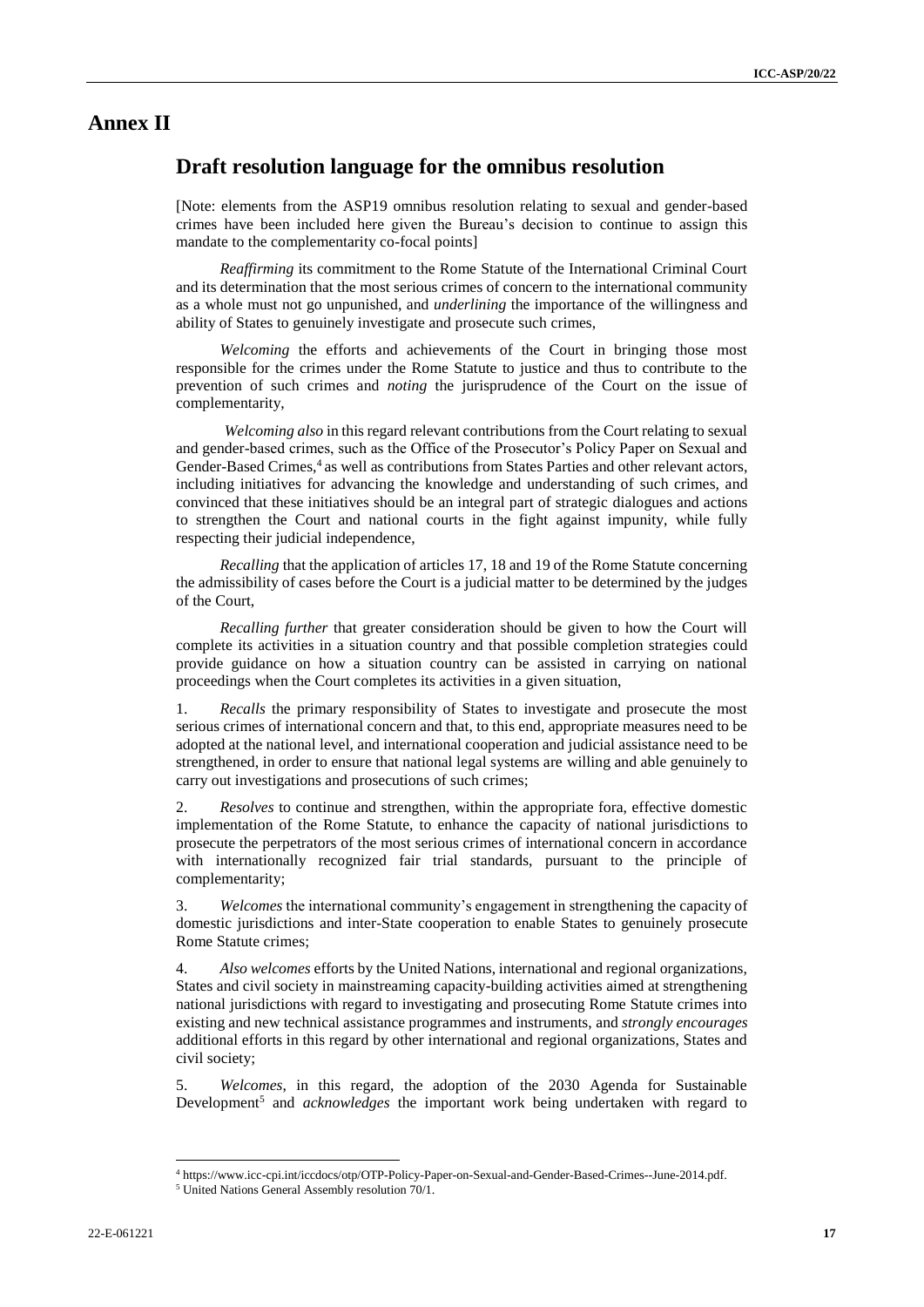promoting the rule of law at the national and international levels and ensuring equal access to justice for all;

6. *Stresses* that the proper functioning of the principle of complementarity entails that States incorporate the crimes set out in articles 6, 7 and 8 of the Rome Statute as punishable offences under their national laws, to establish jurisdiction for these crimes and to ensure effective enforcement of those laws, and *urges* States to do so;

7. *Encourages* the Court to take note of the best practices of relevant international and *national* organizations, tribunals, and mechanisms related to sexual and gender-based crimes, including practices related to investigation, prosecution and training, in solving challenges related to crimes under the Rome Statute, including sexual and gender-based crimes, while reiterating its respect for the independence of the Court;

8. *Recognizes* the importance of achieving accountability for all Rome Statute crimes while recalling that there is no hierarchy between them, *encourages* the Bureau to engage with interested States Parties and other relevant actors to identify ways to support Court efforts in this regard with respect to sexual and gender-based crimes that amount to Rome Statute crimes, with a view to reporting thereon to the twentieth **twenty-first** session of the Assembly;

9. *Welcomes* the report of the Bureau on complementarity **and the recommendations made on future consultations set out therein**, *takes note* of the recommendations made on future consultations set out therein and without prejudice to any decision of the Assembly on future processes regarding the Report of the Independent Expert Review, and *requests* the Bureau to remain seized of this issue and to continue the dialogue with the Court and other stakeholders on complementarity, including on complementarity-related capacity-building activities by the international community to assist national jurisdictions, on possible situation-specific completion strategies of the Court and the role of partnerships with national authorities and other actors in this regard; and also including to assist on issues such as witness and victims protection and sexual and gender-based crimes;

10. Also *welcomes* the information by the Secretariat of the Assembly of States Parties on the progress in giving effect to its mandate to facilitate the exchange of information between the Court, States Parties and other stakeholders, including international organizations and civil society, aimed at strengthening domestic jurisdictions; *welcomes further* the work that has already been undertaken by the Secretariat and the President of the Assembly, and *requests* the Secretariat to, within existing resources, continue to develop its efforts in facilitating the exchange of information between the Court, States Parties and other stakeholders, including international organizations and civil society, aimed at strengthening domestic jurisdictions, and to invite States to submit information on their capacity needs for the consideration of States and other actors in a position to provide assistance, and to report on the practical steps taken in this regard to the twentieth **twenty-first** session of the Assembly;

11. *Encourages* States, international and regional organizations and civil society to submit to the Secretariat information on their complementarity-related activities and *further welcomes* the efforts made by the international community and national authorities, including national capacity building activities to investigate and prosecute sexual and gender-based crimes that may amount to Rome Statute crimes, in particular the continued efforts on the strategic actions to ensure access to justice and to enhance empowerment of victims at national level, recalling the recommendations presented by the International Development Law Organization<sup>6</sup> during the fourteenth session of the Assembly;

12. *Encourages* the Court to continue its efforts in the field of complementarity, including through exchange of information between the Court and other relevant actors, while *recalling* the Court's limited role in strengthening national jurisdictions and *also encourages* continued inter-State cooperation, including on engaging international, regional and national actors in the justice sector, as well as civil society, in exchange of information and practices on strategic and sustainable efforts to strengthen national capacity to investigate and prosecute

<sup>6</sup> International Development Law Organization paper entitled "Complementarity for sexual and gender-based atrocity crimes", November 2015.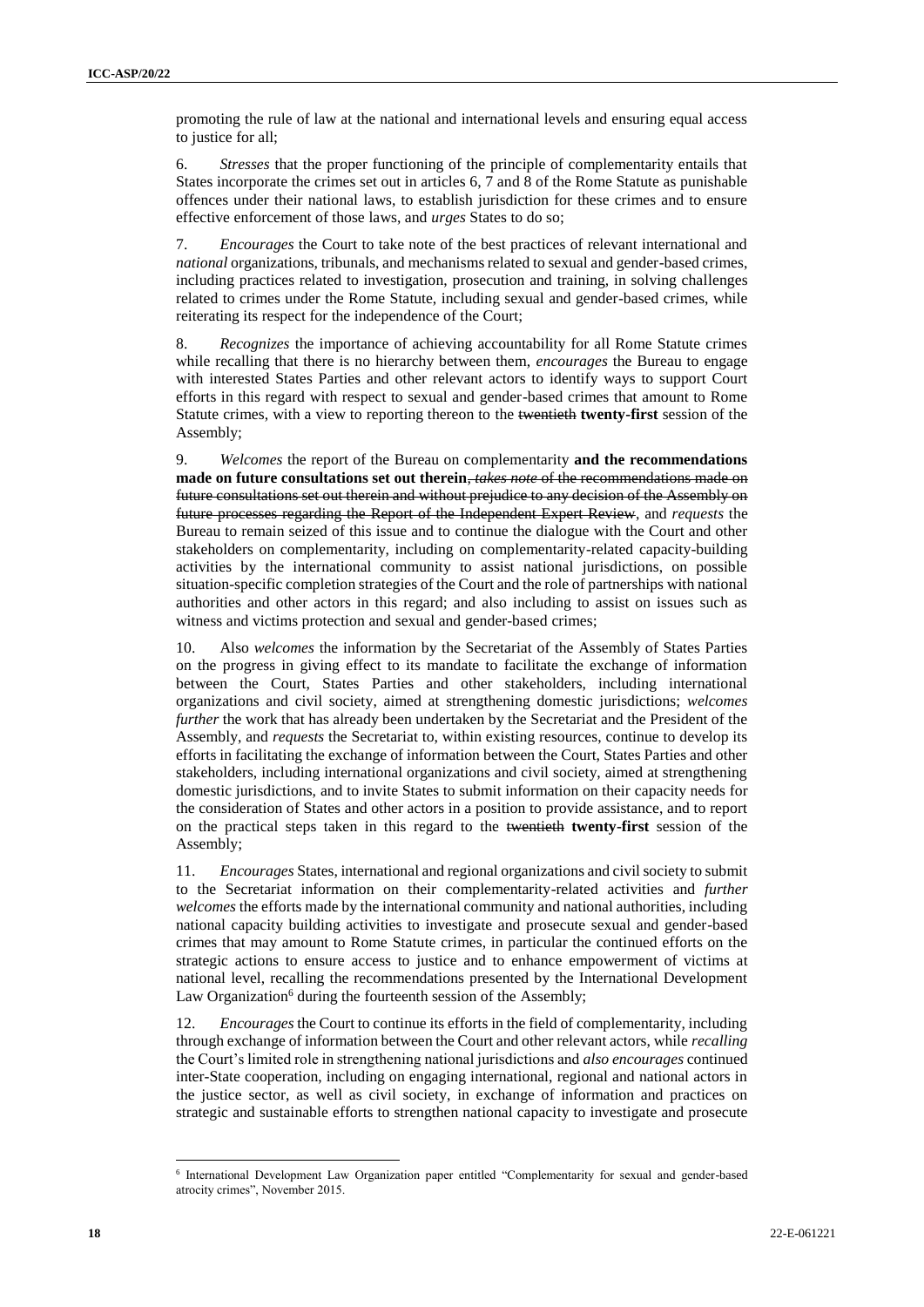Rome Statute crimes and the strengthening of access to justice for victims of such crimes, including through international development assistance;

13. *Notes* **the ongoing review by the Prosecutor of various policies of the Office relevant to the principle of complementarity, particularly in light of recommendations set out in the Report of the Independent Expert Review, and as a matter of priority** *encourages* **the Prosecutor to continue engaging with the Assembly and other stakeholders as these policies are reviewed and, if necessary, revised bearing in mind the timelines set out in the Comprehensive Action Plan, while reiterating its full respect for judicial and prosecutorial independence as defined by the Rome Statute.**